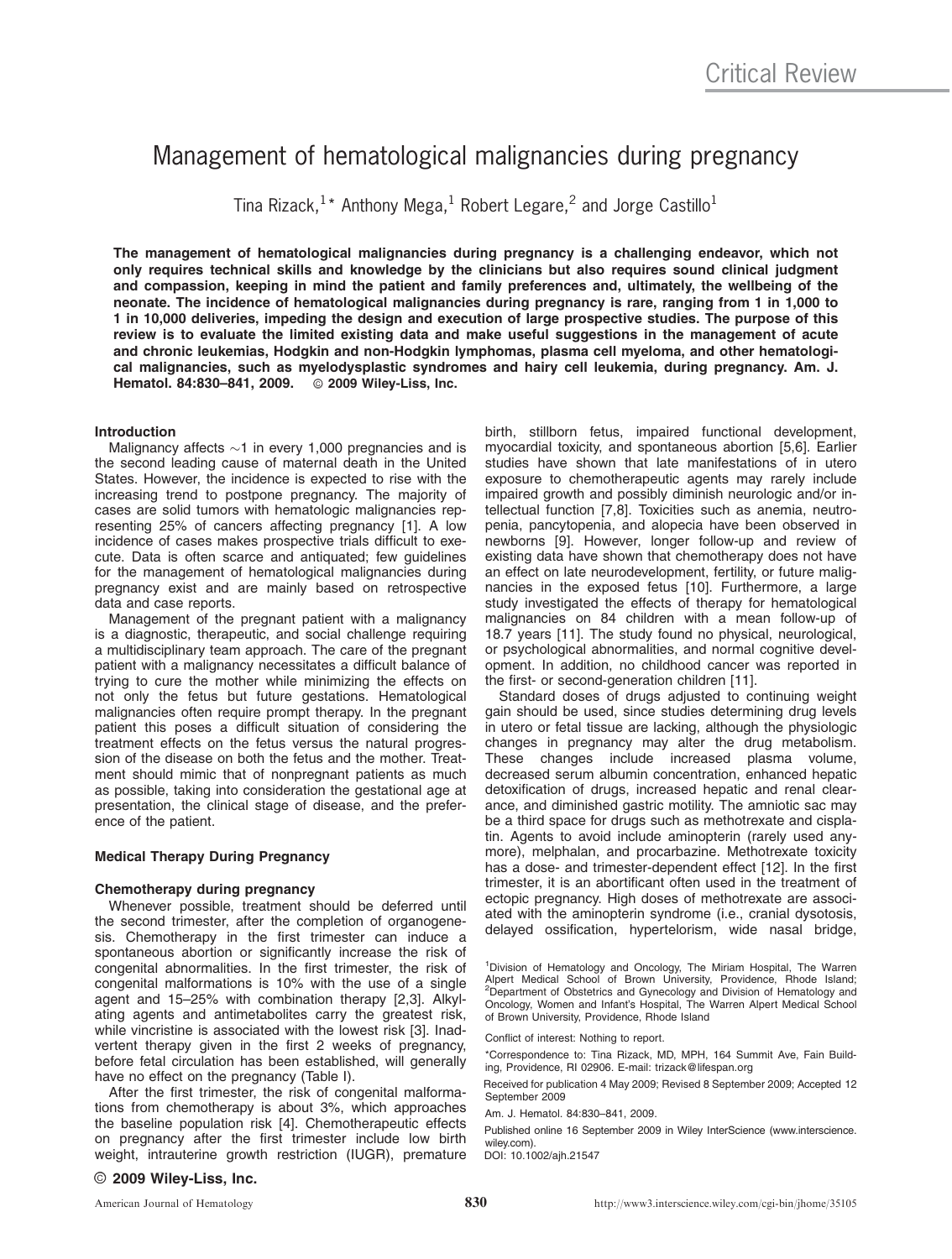| Pregnancy<br>category           | $\supset$<br>≏                                                                                                                                                                                                                                                                                                                                                                                                                    | $\Omega$                                                                                                                                                                          |                                                                                                                                                                                                                                                                                                                                                                                                                                                                                                                                                                                                                                    | O                                                                                                                                                                          | $\mathsf{\Omega}$                                                                                                                                                                                                                                                      | $\Omega$                                                                                                                                                                                                                                                                                                                                                                          |                                                                                                                                                                                                                                                                                                                                                                                                                              | $\mathsf{\Omega}$                                                                                                                                                                                                                                                            | $\mathrel{\mathsf{d}}$                                                                                                                                                                                                            | $\mathsf{\Omega}$                                                                                                                                                                   | $\mathsf{\Omega}$                                                                                                                                                                                                                                                                                                                                 | $\Omega$ $\Omega$                                                                                                                                                                                                                                                                                                                                                                                                                                                                                | $\times$                                                                                                                                                                                                                                                                                                                                                                                                                                                                                                                                                                                                                                 |
|---------------------------------|-----------------------------------------------------------------------------------------------------------------------------------------------------------------------------------------------------------------------------------------------------------------------------------------------------------------------------------------------------------------------------------------------------------------------------------|-----------------------------------------------------------------------------------------------------------------------------------------------------------------------------------|------------------------------------------------------------------------------------------------------------------------------------------------------------------------------------------------------------------------------------------------------------------------------------------------------------------------------------------------------------------------------------------------------------------------------------------------------------------------------------------------------------------------------------------------------------------------------------------------------------------------------------|----------------------------------------------------------------------------------------------------------------------------------------------------------------------------|------------------------------------------------------------------------------------------------------------------------------------------------------------------------------------------------------------------------------------------------------------------------|-----------------------------------------------------------------------------------------------------------------------------------------------------------------------------------------------------------------------------------------------------------------------------------------------------------------------------------------------------------------------------------|------------------------------------------------------------------------------------------------------------------------------------------------------------------------------------------------------------------------------------------------------------------------------------------------------------------------------------------------------------------------------------------------------------------------------|------------------------------------------------------------------------------------------------------------------------------------------------------------------------------------------------------------------------------------------------------------------------------|-----------------------------------------------------------------------------------------------------------------------------------------------------------------------------------------------------------------------------------|-------------------------------------------------------------------------------------------------------------------------------------------------------------------------------------|---------------------------------------------------------------------------------------------------------------------------------------------------------------------------------------------------------------------------------------------------------------------------------------------------------------------------------------------------|--------------------------------------------------------------------------------------------------------------------------------------------------------------------------------------------------------------------------------------------------------------------------------------------------------------------------------------------------------------------------------------------------------------------------------------------------------------------------------------------------|------------------------------------------------------------------------------------------------------------------------------------------------------------------------------------------------------------------------------------------------------------------------------------------------------------------------------------------------------------------------------------------------------------------------------------------------------------------------------------------------------------------------------------------------------------------------------------------------------------------------------------------|
| Fetal effects                   | Second to third trimester: Two cases with no adverse effects; one case with exposure at 26 weeks and delivered 6 days later with neutropenia,<br>First trimester: A few case reports with no adverse effects, two cases of unilateral renal and ureter agenesis, one case of a retinal defect.<br>Second to third trimester: Several case reports with no adverse effects.<br>First trimester: Two cases with no adverse effects. | Case series: Twenty-one cases (11 in first trimester) with no anomalies, another series of nine patients (three in first trimester) with no<br>hair loss, and hearing impairment. | Second to third trimester: Few case series of long-term follow-up infants with normal growth and mental development. Low birth weight common<br>First trimester: Four cases with digit abnormalities, two with hemias, one single left coronary artery, one stillbirth, one growth retardation, one<br>anomalies but one patient treated in all three trimesters delivered an infant with pancytopenia and low birth weight. <sup>a</sup><br>imperforate anus with rectovaginal fistula, one facial abnormality, developmental delay. <sup>a</sup><br>side effect. Two infants with pancytopenia with exposure in third trimester. | Second to third trimester: One case exposed in fourth month with no abnormalities.<br>Case series: Seventeen cases, seven in first trimester, no congenital abnormalities. | Case series: Six patients, one with first trimester exposure, no congenital anomalies. Series of 13 cases with first trimester exposure: one<br>spontaneous abortion, one elective termination, one infant born with hydrocephalus died 4 hr after birth. <sup>ª</sup> | hydrocephalus, died 4 hr after birth. Series of six children, one in first trimester, with no abnormalities. Twenty-six pregnancies: One infant<br>Case series: Thirteen patients, three received combination chemotherapy, one spontaneous abortion, one elective termination, one with<br>First trimester: One reported miscarriage.<br>with cleft lip and palate. <sup>a</sup> | abortion with male infant with markedly reduced malpositioned kidneys, spontaneous abortion at 24 weeks with digital abnormalities, <sup>a</sup> normal<br>First trimester: At least six cases only two with normal infants, low birth weight male died after birth found to have atrial septal defect, <sup>a</sup> elective<br>Second to third trimester: No abnormalities described.<br>infant with multiple hemangiomas. | Case series: Nine cases, one with first trimester exposure, no teratogenic effects, two elective terminations, two premature deliveries, two<br>First trimester: Four patients, two normal, two spontaneous abortions.<br>stillbirths (one of which had myocardial necrosis) | Second to third trimester: One case of premature delivery, one case of "tetal distress" and transient neonatal marrow suppression.<br>First trimester: Nine/ten cases with no adverse outcomes, one case with imperforate anus an | Five cases all with complications, including one case of IUFD 2 days after infusion for consolidation, another case of IUFD, IUGR, and two<br>cases of cardiomyopathy. <sup>a</sup> | Second to third trimester: Isolated case reports of regimens including bleomycin with no congenital abnormalities. One case of transient<br>leucopenia and neutropenia in a premature infant whose mother received BEP 7-10 days prior to delivery.<br>Case series: Twenty-three patients (11 in first trimester) with no anomalies. <sup>a</sup> | premature delivery but no congenital defects. Thirty-one cases noted increased risk of IUGR, IUFD, and prematurity, but may have been due<br>abnormalities. Single case report of a normal infant with exposure in all trimesters, which also commented on four other cases: One<br>Case series: Nine patients, seven with no adverse effects, one elective abortion of apparently normal fetus, one stillborn without gross<br>No cases in literature.<br>cases in literature.<br>$\frac{1}{2}$ | Case series: Nine patients, five in first trimester, no congenital abnormalities, four low birth weight, one with low birth weight and pancytopenia. <sup>8</sup><br>Series of eight patients (ten pregnancies) with exposure prior to and during pregnancy. Three spontaneous abortions, two elective abortions,<br>four full-term infants with no abnormalities (all with first trimester exposure). Prospective series of 21 patients, with five exposures during<br>First trimester: At least seven children with aminopterin-type syndrome.<br>pregnancy (four in first trimester) with no abnormalities.<br>to underlying disease. |
| Major maternal<br>complications | Myelosuppression;<br>Myelosuppression<br>nephrotoxicity;                                                                                                                                                                                                                                                                                                                                                                          | Myelosuppression<br>neurotoxicity                                                                                                                                                 |                                                                                                                                                                                                                                                                                                                                                                                                                                                                                                                                                                                                                                    | Myelosuppression                                                                                                                                                           | Myelosuppression; infertility                                                                                                                                                                                                                                          | Myelosuppression; infertility<br>Myelosuppression                                                                                                                                                                                                                                                                                                                                 |                                                                                                                                                                                                                                                                                                                                                                                                                              | Myelosuppression; acute<br>and chronic cardiac<br>toxicities                                                                                                                                                                                                                 | Myelosuppression; acute<br>and chronic cardiac<br>toxicities                                                                                                                                                                      | Myelosuppression; acute<br>and chronic cardiac<br>toxicities                                                                                                                        | Pneumonitis                                                                                                                                                                                                                                                                                                                                       | Myelosuppression<br>Myelosuppression<br>Myelosuppression                                                                                                                                                                                                                                                                                                                                                                                                                                         | Myelosuppression and<br>Acute renal failure                                                                                                                                                                                                                                                                                                                                                                                                                                                                                                                                                                                              |
| <b>Jse</b>                      | H,<br>AML, NHL,<br>CLL, NHL                                                                                                                                                                                                                                                                                                                                                                                                       | NHL, CLL, MM, ALL                                                                                                                                                                 |                                                                                                                                                                                                                                                                                                                                                                                                                                                                                                                                                                                                                                    | Ŧ                                                                                                                                                                          | Ê                                                                                                                                                                                                                                                                      | MM<br>$\pm$                                                                                                                                                                                                                                                                                                                                                                       |                                                                                                                                                                                                                                                                                                                                                                                                                              | AML, ALL, APML                                                                                                                                                                                                                                                               | HL, NHL                                                                                                                                                                                                                           | AML, ALL, APML                                                                                                                                                                      | HL, NHL                                                                                                                                                                                                                                                                                                                                           | CLL, NHL, MM<br>AML, ALL, CML, CLL<br>로                                                                                                                                                                                                                                                                                                                                                                                                                                                          | ALL, NHL                                                                                                                                                                                                                                                                                                                                                                                                                                                                                                                                                                                                                                 |
| Agent                           | Alkylating agents<br>Chlorambucil<br>Cisplatin                                                                                                                                                                                                                                                                                                                                                                                    | Cyclophosphamide                                                                                                                                                                  |                                                                                                                                                                                                                                                                                                                                                                                                                                                                                                                                                                                                                                    | Dacarbazine                                                                                                                                                                | Mechlorethamine                                                                                                                                                                                                                                                        | Procarbazine<br>Melphalan                                                                                                                                                                                                                                                                                                                                                         |                                                                                                                                                                                                                                                                                                                                                                                                                              | Daunorubicin<br>Anthracyclines                                                                                                                                                                                                                                               | Doxorubicin                                                                                                                                                                                                                       | Idarubicin                                                                                                                                                                          | Bleomycin<br>Antibiotics                                                                                                                                                                                                                                                                                                                          | Antimetabolites<br>Hydroxyurea<br>Fludarabine<br>Cladribine                                                                                                                                                                                                                                                                                                                                                                                                                                      | Methotrexate                                                                                                                                                                                                                                                                                                                                                                                                                                                                                                                                                                                                                             |

TABLE I. Maternal and Fetal Complications Reported with Selected Anticancer Agents Used to Treat Hematological Malignancies TABLE I. Maternal and Fetal Complications Reported with Selected Anticancer Agents Used to Treat Hematological Malignancies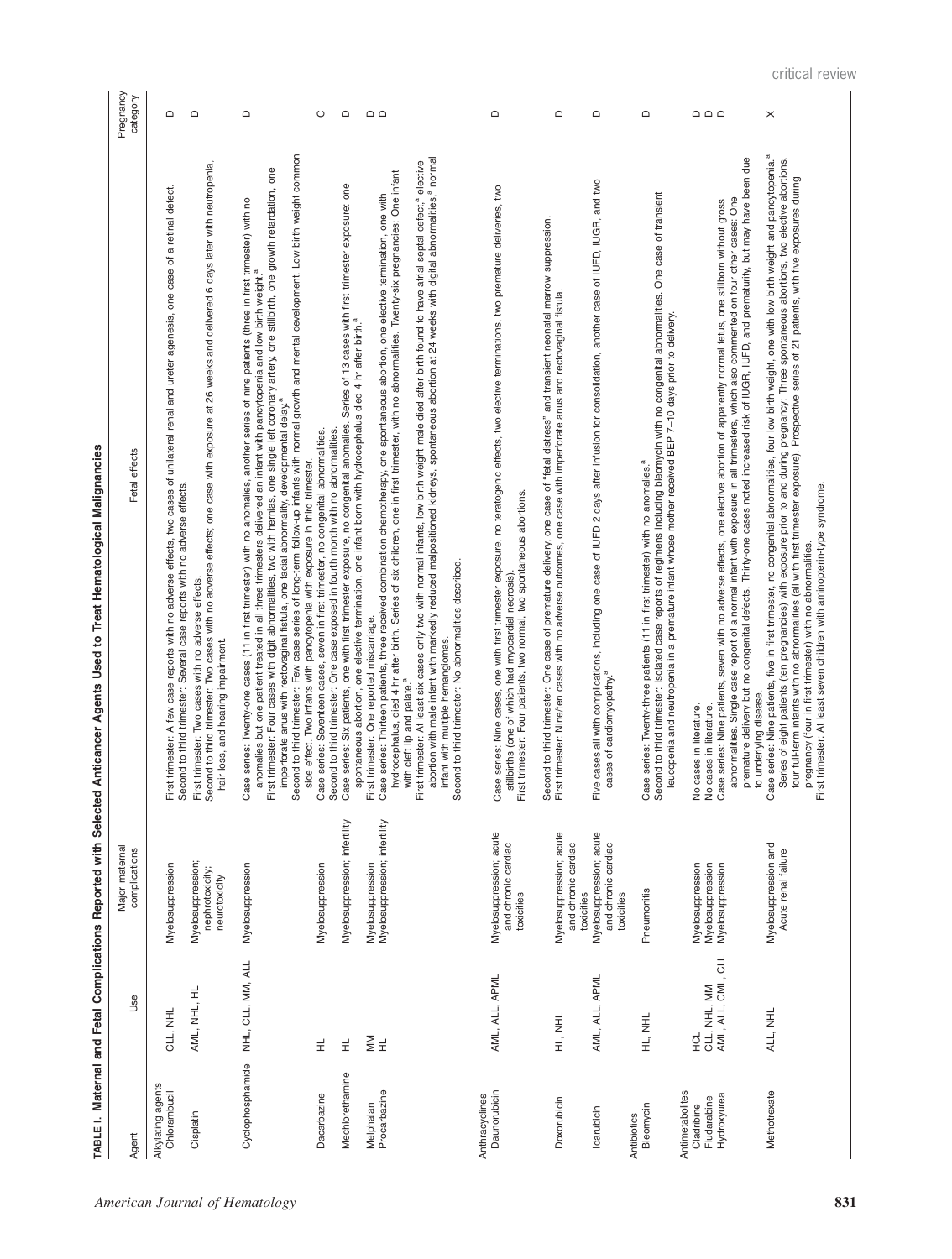| TABLE I. (Continued)                                 |              |                                                                                |                                                                                                                                                                                                                                                                                                                                                                                                                                                                                                                                                                                                                                                                                                                                                                      |                       |
|------------------------------------------------------|--------------|--------------------------------------------------------------------------------|----------------------------------------------------------------------------------------------------------------------------------------------------------------------------------------------------------------------------------------------------------------------------------------------------------------------------------------------------------------------------------------------------------------------------------------------------------------------------------------------------------------------------------------------------------------------------------------------------------------------------------------------------------------------------------------------------------------------------------------------------------------------|-----------------------|
| Agent                                                | <b>Jse</b>   | Major maternal<br>complications                                                | Fetal effects                                                                                                                                                                                                                                                                                                                                                                                                                                                                                                                                                                                                                                                                                                                                                        | Pregnancy<br>category |
| Nucleoside analogs                                   |              |                                                                                | econd to third trimester: One case of severe pancytopenia with exposure in all three trimesters, five cases with no anomalies, one infant with<br>46 chromosomes but with presence of gaps and a ring chromosome of unknown signi<br>ပ                                                                                                                                                                                                                                                                                                                                                                                                                                                                                                                               |                       |
| Cytarabine                                           |              | AML, ALL, CML Myelosuppression                                                 | malformations, two with low birth weight, one with severe pancytopenia and low weight. Case series of seven patients, two with low birth<br>Case series: Case series of nine patients all normal, five in first trimester. Case series of ninepatients, four in first trimester, none with<br>weight, one with thrombocytopenia. <sup>a</sup>                                                                                                                                                                                                                                                                                                                                                                                                                        | ≏                     |
|                                                      |              |                                                                                | rst trimester: Many case reports with normal infants. One case with low birth weight, digit abnormalities but mother had similar exposure in<br>subsequent pregnancy and delivered a normal infant. <sup>a</sup> One infant with single agent exposure with bilateral microtia with atresia of auditory<br>canals, limb, and digit deformities.<br>щ                                                                                                                                                                                                                                                                                                                                                                                                                 |                       |
|                                                      |              |                                                                                | econd to third trimester: Three cases with chromosomal abnormalities. One infant with normal phenotype but presence of gaps and a ring<br>pancytopenia exposed in all three trimesters, one case of severe pancytopenia, <sup>a</sup> two cases of neutropenia with thrombocytopenia<br>chromosome of unknown significance, <sup>a</sup> three cases of IUFD. One infant born with bruising and petechiae, one infant with severe<br>S                                                                                                                                                                                                                                                                                                                               |                       |
| Topoisomerase II inhibitors<br>Etoposide             | AML, NHL, HL | Myelosuppression, May<br>prolong PT, INR                                       | Case series: Eleven patients, two in first trimester with no congenital abnormalities, one infant born with leucopenia and hearing loss at 27<br>weeks, transient pancytopenia in infant born at 32 weeks after maternal treatment in third trimester.                                                                                                                                                                                                                                                                                                                                                                                                                                                                                                               | $\mathsf \Omega$      |
| Vinca alkaloids<br>Vinblastine                       | Ŧ            | Myelosuppression                                                               | hydrocephalus with exposure at Week 3, one infant with deft palate exposed during first trimester. <sup>8</sup> Six patients with no congenital anomalies<br>Case series: Ten children, four with exposure during first trimester, none with abnormalities. Series of 26 patients, one infant born with                                                                                                                                                                                                                                                                                                                                                                                                                                                              | $\Omega$              |
|                                                      |              |                                                                                | rst trimester: More than 15 cases reported, one spontaneous abortion with digital abnormalities, one low birth weight infant died shortly after<br>birth from small secundum atrial defect. <sup>a</sup><br>abnomalities.<br>щ                                                                                                                                                                                                                                                                                                                                                                                                                                                                                                                                       |                       |
| Vincristine                                          | HL, NHL, ALL | Neurotoxicity                                                                  | first trimester exposure, out of four pregnancies there was one normal live birth, one spontaneous abortion, one elective termination, and one<br>hydrocephalus, died 4 hr after birth. <sup>a</sup><br>during second or third trimester, no congenital abnormalities. Series of 26 pregnancies, one cleft lip and palate. <sup>4</sup> Series of 13 patients with<br>trimester, had no anomalies: four with low birth weight, one with severe neutropenia and low birth weight. <sup>8</sup> Series of seven patients, three<br>Second to third trimester: More than ten cases reported with no aunonnames.<br>Case series: No anomalies observed in 28 children, 12 women treated in the first trimester. Series of nine patients, five treated during first<br>Ca | $\Omega$              |
|                                                      |              |                                                                                | of severe pancytopenia <sup>a</sup> and one case of transient severe bone marrow suppression <sup>a</sup> (felt to be due to mercaptopurine exposure). One case<br>infant treated after 22nd week with 46 chromosomes with the presence of gaps and a ring chromosome of unknown significance. <sup>8</sup> One case<br>rst trimester: Two malformed infants reported: one low birth weight infant died shortly after birth from small secundum atrial defect and one<br>elective abortion with markedly reduced malformed kidneys. <sup>s</sup> Two other malforme<br>of IUFD<br>щ                                                                                                                                                                                  |                       |
| Monoclonal antibodies                                | ゴ<br>ラ       |                                                                                |                                                                                                                                                                                                                                                                                                                                                                                                                                                                                                                                                                                                                                                                                                                                                                      |                       |
| Ibritumomab<br>Rituximab                             | 보<br>도       | Infusion-related reactions;<br>Infusion-related reactions;<br>myelosuppression | Few reports show safety in all trimesters. Transient B-cell depletion reported followed by full immunologic recovery and normal response to<br>Contraindicated in pregnancy due to prohibitive fetal radiation exposure.                                                                                                                                                                                                                                                                                                                                                                                                                                                                                                                                             | ≏<br>$\circ$          |
| Tositumomab                                          | $\vec{E}$    | Infusion-related reactions;<br>myelosuppression<br>myelosuppression            | Contraindicated due to prohibitive fetal radiation exposure.<br>vaccines.                                                                                                                                                                                                                                                                                                                                                                                                                                                                                                                                                                                                                                                                                            | $\times$              |
| Tyrosine kinase inhibitors                           |              |                                                                                |                                                                                                                                                                                                                                                                                                                                                                                                                                                                                                                                                                                                                                                                                                                                                                      |                       |
| Dasatinib<br>Imatinib                                | CML<br>CML   | Fatigue; fluid retention<br>Fluid retention                                    | Case series: One hundred and eighty patients, 103 with first trimester exposure, 38 exposed in all three trimesters, 125 with available data. Fifty<br>percent delivered normal infants, 35 elected termination (three for known congenital abnormalities). Twelve infants born with abnormalities:<br>Case series: Eight patients, three elective terminations, two sportaneous abortions, three healthy deliveries, one unknown outcorne.<br>Three with similar defects including exomphalos, cardiac, and renal anomalies.                                                                                                                                                                                                                                        | $\Omega$              |
| All-trans retinoic acid (ATRA) APML<br>Miscellaneous |              | Hemorrhage<br>$rac{C}{D}$                                                      | ৳<br>First trimester: Eighty-five percent risk of teratogenicity, including severe neurological and cardiovascular complications. Increased rate<br>miscarriage. <sup>a</sup>                                                                                                                                                                                                                                                                                                                                                                                                                                                                                                                                                                                        | $\Box$                |
| Asparaginase                                         | ALL          | hypofibrinogenemia<br>Allergic reactions;                                      | Case series: Nine cases, <sup>a</sup> four in first trimester, with no congenital abnormalities, one case of transient oligohydramnios, meconium, and low<br>birth weight, and one infant with normal phenotype but presence of gaps and a ring chromosome of unknown significance.<br>econd to third trimesters: No congenital abnormalities reported.<br>ပာ                                                                                                                                                                                                                                                                                                                                                                                                        | $\circ$               |
| Bortezomib                                           | MM           | Neuropathy; hypotension                                                        | No cases in literature.                                                                                                                                                                                                                                                                                                                                                                                                                                                                                                                                                                                                                                                                                                                                              | $\mathsf{\Omega}$     |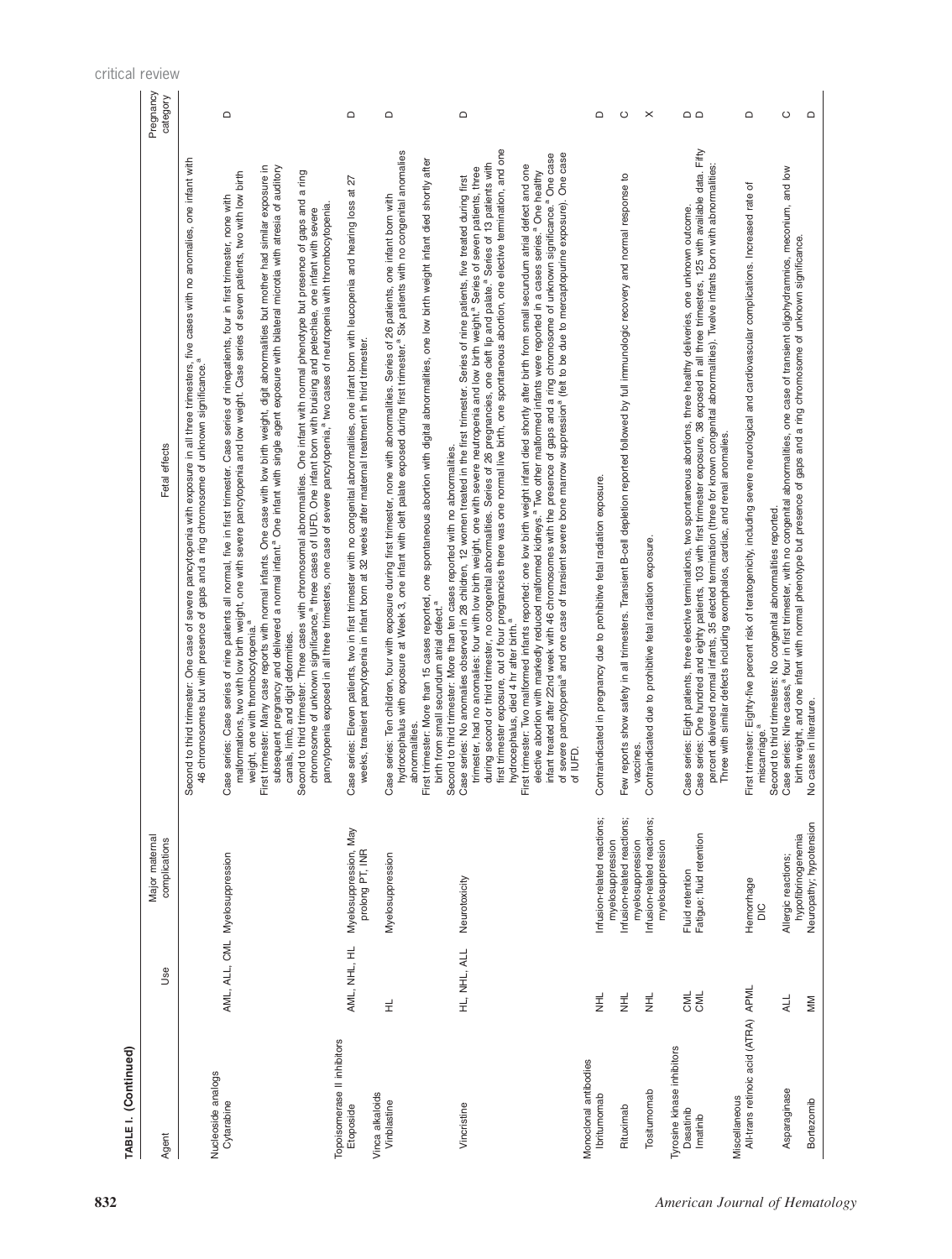| TABLE I. (Continued)                     |              |                                                                                                                                                                                   |                                                                                                                                                                                                                                                                                                                                                                              |                       |
|------------------------------------------|--------------|-----------------------------------------------------------------------------------------------------------------------------------------------------------------------------------|------------------------------------------------------------------------------------------------------------------------------------------------------------------------------------------------------------------------------------------------------------------------------------------------------------------------------------------------------------------------------|-----------------------|
| Agent                                    | Use          | Major maternal<br>complications                                                                                                                                                   | Fetal effects                                                                                                                                                                                                                                                                                                                                                                | Pregnancy<br>category |
| Interferon alpha                         | MM, HCL, CML | Flu-like illness; fatigue;                                                                                                                                                        | cases documented in literature, eight in first trimester, only one case of fetal malformations with concurrent use of hydroxyurea.<br>Forty                                                                                                                                                                                                                                  |                       |
| Lenalidomide                             | MM, MDS      | Myelosuppression;<br>infertility                                                                                                                                                  | Perinatal risks based on experience with thalidomide.                                                                                                                                                                                                                                                                                                                        |                       |
| Thalidomide                              | MM           | Neuropathy; thrombosis<br>thrombosis                                                                                                                                              | Severe malformations include defects of the limbs, axial skeleton, head and face, eyes, ears, tongue, teeth, central nervous, respiratory,<br>cardiovascular, and genitourinary systems, and the gastrointestinal tract with risk of congenital malformations between 20 and 50%.                                                                                            |                       |
| <sup>a</sup> Multiple drug regimen used. |              | Table adapted and modified from http://www.motherisk.org/women/cancerCategory.jsp?category_id=27.<br>ALL, acute lymphocytic leukemia; AML, acute myeloid leukemia; APML, acute pr | romyelocytic leukemia; BEP, bleomycin, etoposide, cisplatin; CLL, chronic lymphocytic leukemia; CML, chronic myeloid leukemia; DIC, disseminated intra-<br>vascular coagulation; HCL, hairy cell leukemia; HL, Hodgkin lymphoma; MHL, non-Hodgkin lymphoma; MDSD, mole ovadrome; MM, multiple myeloma; IUFD, intauterine fetal demise; IUGR, intauterine growth retardation. |                       |

Pregnancy category interpretation: A: Controlled studies show no risk; adequate, well-controlled studies in pregnant women have failed to demonstrate risk to the fetus. B: No evidence of risk in hurmans; either animal find Pregnancy category interpretation: A: Controlled studies well-controlled studies in pregnant women have failed to demonstrate risk to the fetus. B: No evidence of risk in humans; either animal findings show risk (but human findings do not) or, if no adequate human studies have been done, animal findings are negative. C: Risk cannot be ruled out; human studies are laring are either positive for fetal risk or lacking as well; however, potential benefits may justify the potential risk. D: Positive evidence of risk, investigational or postmarketing data show risk to fetus; nevertheless, potential benefits may outweigh the risk. X. Contraindicated in animals or humans, or investigational or postmarketing reports have shown fetal risk, which clearly outweighs any possible benefit to the patient. Multiple drug regimen used.

critical review

micrognatia, and ear anomalies) [9,13]. Most experts recommend against the use of methotrexate in pregnancy unless no acceptable alternative exists.

## Supportive therapy during pregnancy

The use of supportive therapy should be the same as for the general population. Antihistamines, ondansetron, phenothiazines, metoclopramide, and corticosteroids have fairly good safety profiles in pregnancy [14].

Antiemetics. A large retrospective study of 3,458 patients exposed to metoclopramide during their first trimester found no increase in adverse outcomes on the fetus or pregnancy when compared to pregnant patients who did not receive metoclopramide [15]. Ondansetron, a 5-HT $_3$ -serotonin antagonist, has been reported to be safe in pregnancy. Four cases were exposed to ondansetron during first, second, and/or third trimesters; there were no fetal adverse outcomes with a highly efficacious control of hyperemesis in the mother [16–19]. The only prospective trial of ondansetron included 176 women exposed in the first trimester and did not appear to be associated with an increased risk of major malformations above baseline, but the sample size was felt to be limited [20]. Granisetron has been studied prospectively to prevent nausea and vomiting during cesarean section and has been shown to be safe and effective in this setting [21]. There is not enough data to support the use of other  $5-HT_3$ -serotonin antagonists or aprepitant.

Growth factors. Erythropoietin does not cross the placenta and its use is felt to be safe in pregnancy [22]. Granulocyte colony-stimulating factor use in pregnancy has been reported in a registry series of 20 patients with severe chronic neutropenia with a median dose of 2.7 mcg/kg/day administered daily or every other day during all three trimesters with an average duration of three trimesters. These data, although limited, did not reveal an increase in adverse congenital abnormalities or fetal death compared to pregnant patients that did not receive the drug [23].

Bisphosphonates. Although the use of bisphosphonates during pregnancy has not been evaluated prospectively, a recent literature search including 51 patients exposed to bisphosphonates shortly prior to conception or during pregnancy did not find evidence of skeletal abnormalities or malformations in the products of the exposed mothers [24].

Leukapheresis. Leukapheresis has been used in both acute and chronic leukemia to rapidly reduce high white blood cell counts in patients with impending vascular occlusion. Experience with leukapheresis during pregnancy is limited to only a handful of cases used to treat both chronic and acute leukemias [25–31]. In general, the therapy was tolerated well by the mother and the fetus. Although experience is limited, leukapheresis may be used as a short-term temporizing measure when no other options exist or in patients refusing other therapies during pregnancy.

# Management of Lymphoma During Pregnancy

Whenever possible, diagnosis should be made with an excisional biopsy of a lymph node, a procedure that is easy to perform and has not shown increased morbidity or mortality to the mother or the fetus [32,33]. Staging should be done with a posterior/anterior chest X-ray with abdominal shielding, and routine blood work, including complete blood count, erythrocyte sedimentation rate, serum creatinine, and liver enzymes, including lactate dehydrogenase and alkaline phosphatase [34]. However, serum alkaline phosphatase is significantly elevated in the third trimester and may not be useful. A pathologic placental evaluation after delivery should be done routinely to assess the need for appropriate staging and therapy in the neonate [1]. A bone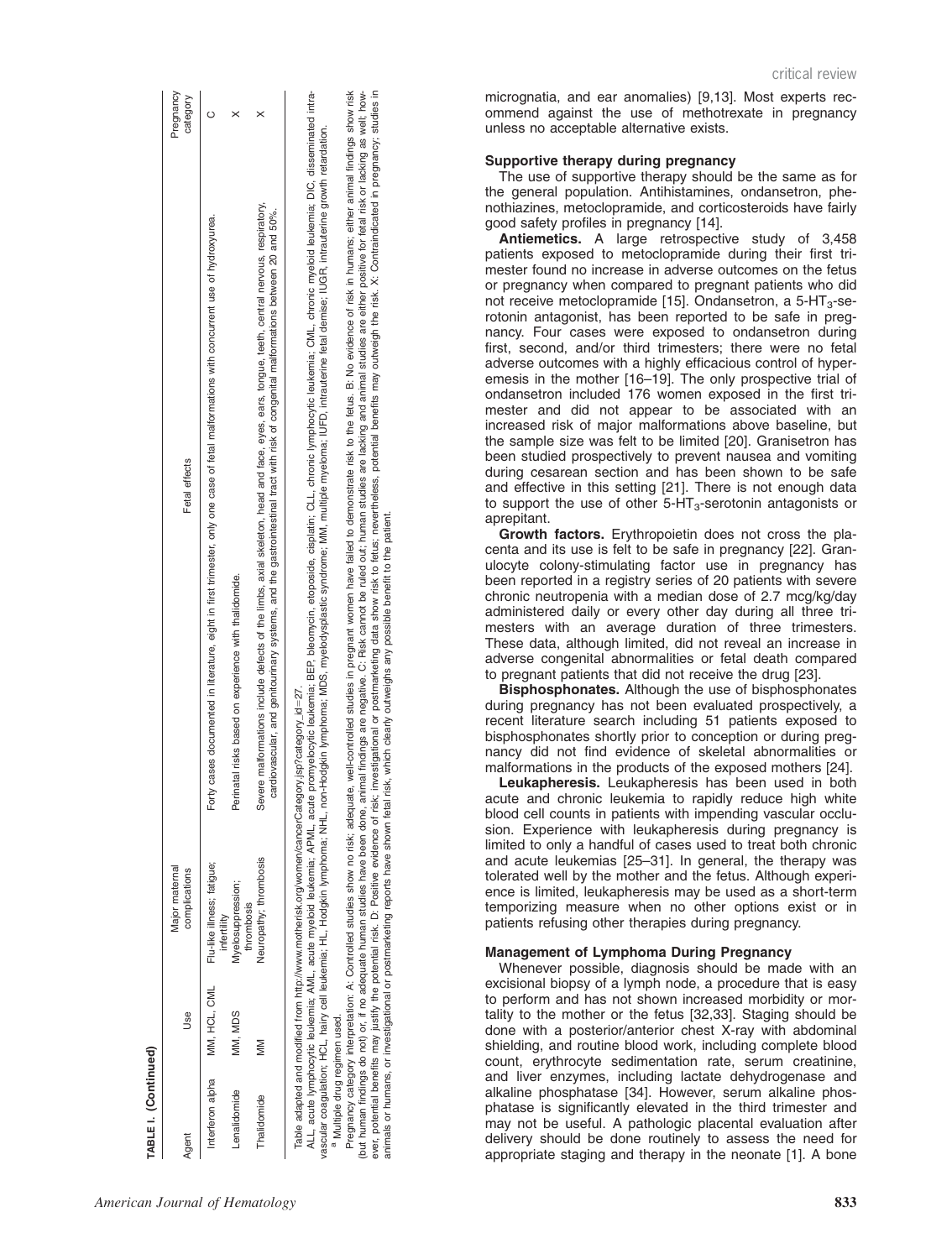marrow biopsy is recommended for non-Hodgkin lymphoma (NHL) and only in patients with B symptoms or cytopenias in Hodgkin lymphoma (HL). Intrabdominal disease can be evaluated with noncontrast MRI or ultrasound [35,36]. PET and gallium have not proven to be safe in pregnancy [37]. Bone scans are generally not recommended unless there are no other means of detecting bone metastases and results would change management. Baker et al. described about a series of three pregnant patients with breast cancer who received a modified bone scan to reduce fetal exposure with normal outcomes in the offspring. The authors suggest using 10 mCI rather than 20 mCI and doubling the imaging time to reduce fetal exposure [38]. A Foley catheter should be placed while hydrating the patient to promote rapid washout of the excreted radiopharmaceutical from the patient's bladder. On the other hand, MRI has a diagnostic accuracy of 91% for the detection of bone metastases in hematological malignancies [39].

Delivery should be delayed until fetal maturity is achieved, without compromising the health of the mother or fetus. If bleomycin was used during pregnancy, it has been suggested that the women should not receive oxygen during delivery not to exacerbate possible pulmonary toxicity [40]. A cesarean delivery is not warranted unless otherwise indicated, because staging laparotomy is no longer recommended. Delivery should be planned no less than 2 weeks but ideally 3–4 weeks after chemotherapy to allow for maternal and fetal blood count recovery and complete chemotherapy metabolism by the fetus and placenta. A fullstaging assessment should be performed postpartum in all patients, usually with a PET-CT; 18F-FDG can cross the placenta and is concentrated in breast tissue and in breast milk [41]. The patient should not hold the infant for 24 hr after the PET scan to decrease radiation exposure of the newborn. If breastfeeding, the patient should discontinue giving the baby breast milk for 72 hr after a PET scan. It is recommended that patients treated for cancer wait 1 or 2 years after the completion of chemotherapy before conceiving, as this is the most likely period of disease recurrence. In lymphoma patients felt to have a high likelihood of cure, 1 year may be adequate.

#### Hodgkin lymphoma

HL is more commonly seen during pregnancy than NHL because the peak incidence of HL coincides with the reproductive years. HL affects one in 1,000–6,000 pregnancies [42] and concurrent pregnancy has been identified in 3.2% of all patients with HL [43]. HL is more commonly seen in women with lower parity and advanced maternal age, but the clinical behavior and prognosis are similar to those of nonpregnant women [44]. Pathologically, the majority of cases present with nodular sclerosing HL, which is also the most common histology seen in women younger than 40 years [45]. The largest study to date, consisting of 48 pregnant women matched to nonpregnant controls with HL, showed a median age of 26 years without difference in stage distribution at diagnosis [46]. See Fig. 1 for an algorithmic approach to the management of HL in pregnancy.

Early-stage HL. In general terms, treatment of earlystage HL should and can be deferred until after the second trimester [34,47]. In fact, more than 50% of patients can continue pregnancy to term without treatment [48]. Thus, if an early-stage HL diagnosis is made early in pregnancy, a watchful waiting approach is reasonable. If treatment is required, it is usually possible to control the lymphoma with single-agent chemotherapy, such as vinblastine or anthracyclines, allowing the pregnancy to go to term [34,47,48]. The combination of doxorubicin, vincristine, bleomycin, and



Figure 1. Proposed management of Hodgkin lymphoma during pregnancy.

dacarbazine (ABVD) is the most frequently employed regimen in the US and is considered the standard of care [49]. Recently, a study about a series of 17 patients treated over the past 21 years was published favoring the use of singleagent vinblastine; 11 patients required no treatment during pregnancy and 6 required single-agent vinblastine to control disease until delivery. This series found a greater than 75% response rate to single-agent vinblastine at doses of 6 mg/m<sup>2</sup> used in treatment-naïve patients at intervals of several weeks or longer with minimal toxicity to mother and child. All 17 women treated delivered normal infants now ranging in age from 2 to 21 years [48]. Several other articles report the use of single agent vinblastine in the first trimester with no adverse effects on the fetus (except for one case of fetal syndactyly in a child whose mother also received oral cyclophosphamide during all three trimesters) and favorable disease response [50]. Patients who progress despite vinblastine can be treated with ABVD during the second or third trimester.

Several studies have documented the efficacy of radiation for early-stage HL during pregnancy [43,45,47]. Radiation should be reserved for cases in which it is absolutely necessary and extreme precaution should be undertaken to limit the whole body fetal dose to less than or equal to 0.1 Gy and to protect the uterus by using 10 half-value layer shielding [5]. Prior to treatment, the maximal dose to the fetus should be calculated and then monitored throughout treatment [51]. The aim is for partial rather than definitive therapy until after delivery. Early stage supradiagphragmatic disease such as isolated cervical or axillary sites may be treated with involved-field radiation therapy [43,52]. Mediastinal sites or mantle field irradiation are feasible in pregnant women with early stage HL during the second and third trimester, if special attention is paid to shielding and radiation delivery techniques [43,52]. Healthy offspring was seen in all the cases treated with mediastinal irradiation for supradiaphragmatic HL, with midfetal doses of less than 0.05 Gy [43,52]. However, other studies using a dummy have shown that the embryo is exposed to doses higher than 0.1 Gy, despite appropriate shielding [53]. With recent advances in radiation oncology techniques, especially smaller portal sites, the risk is likely to be lower than previously reported [51].

Treatment delay may also be considered in limited clinical stage IA or IIA HL presenting during the second or third trimester, stable nonurgent HL diagnosed after 20 weeks gestation, or clinically accessible sites of disease that can be easily monitored [5,42]. Accumulating but still limited data have shown the feasibility and safety of administering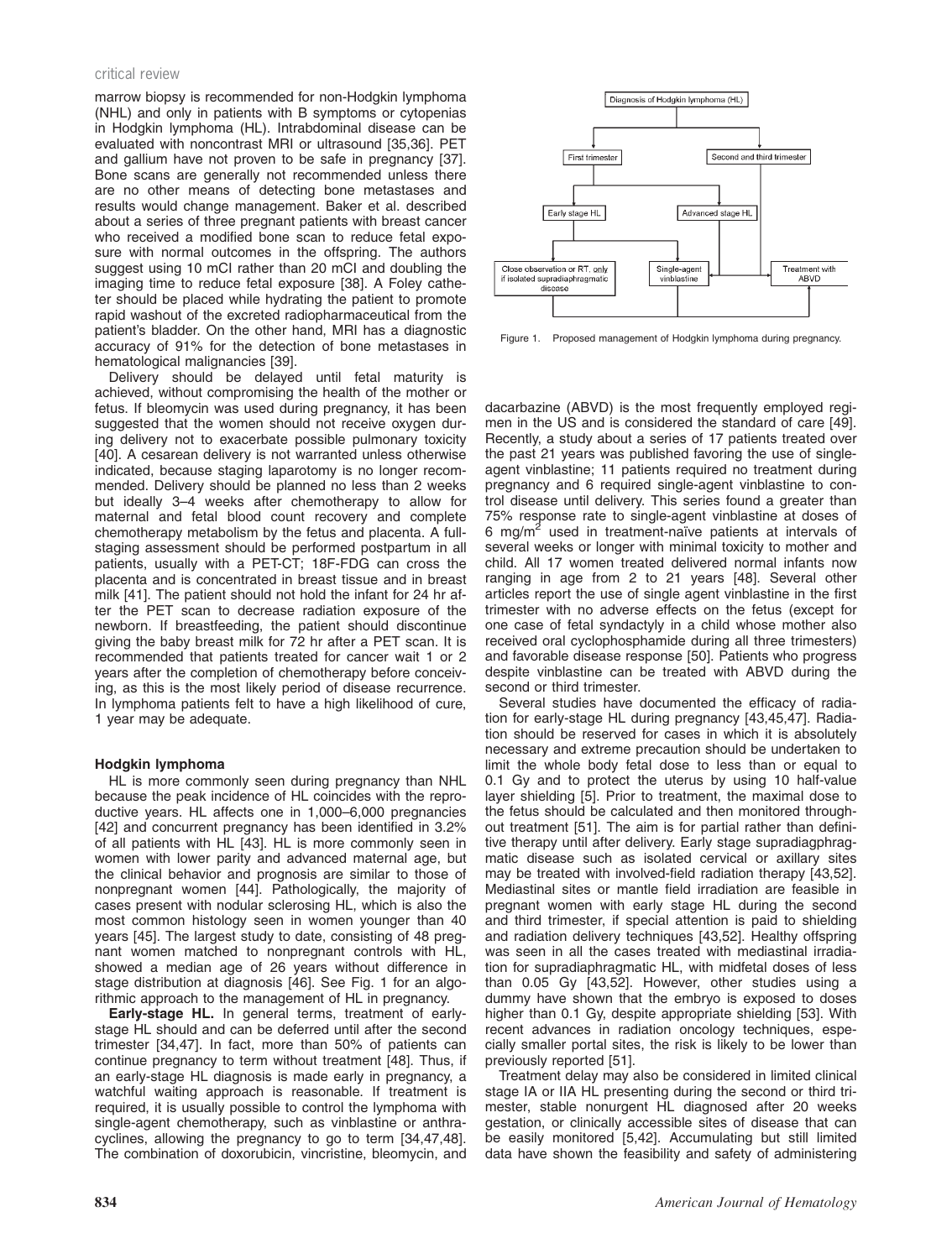Advanced-stage or relapsed HL. If advanced HL is diagnosed during the first trimester, termination of the pregnancy should be considered followed by appropriate staging and adequate doses of combination chemotherapy. Treatment should not be delayed during pregnancy if patient presents with symptomatic (i.e. B symptoms), bulky, subdiaphragmatic, or progressive HL after the first trimester. ABVD is also the most popular chemotherapeutic regimen in this setting and is considered the standard of care [54]. There is no available data on the use of more intensive regimens such as Stanford V or BEACOPP in pregnancy. Patients who are able to deliver without treatment should be fully restaged after delivery. Women who received treatment during pregnancy can no longer be staged accurately and should complete a full course of combination chemotherapy [48].

Relapsed HL during pregnancy can be treated with chemotherapy, if the patient has been previously treated only with radiotherapy. Salvage chemotherapy may be effective to permit the pregnancy to go to term. In some cases, if a relapse occurs late in pregnancy, observation may be appropriate. If high-dose chemotherapy followed by hematopoietic stem cell rescue is needed and delivery cannot be planned within a reasonable time, termination of the pregnancy would be necessary. Because of the lack of data in regards of the management of relapsed HL during pregnancy, the above recommendations are based on individual opinion.

# Non-Hodgkin lymphoma

NHL occurs only rarely in pregnancy with  $\sim$ 100 cases reported in the literature. The occurrence of NHL during pregnancy is expected to increase due not only to the current trend to postpone pregnancy, but the increasing incidence of HIV-associated lymphoma in developing countries [34]. The most common NHL subtypes seen in pregnancy are of an aggressive histology, such as diffuse large B-cell lymphoma (DLBCL). However, other histological variants have also been reported, including Burkitt lymphoma [55–65], follicular lymphoma [59,66], MALT lymphoma [67,68], mycosis fungoides [69,70], anaplastic large cell lymphoma [71,72], hepatosplenic T-cell lymphoma [73], NK/T-cell lymphoma [74], adult T-cell leukemia/lymphoma [75], and subcutaneous panniculitis-like T-cell lymphoma [76,77]. Presenting symptoms of NHL can be unusual during pregnancy leading to delays in diagnosis [78]. A high incidence of involvement of the breast [61,63,79– 84], uterus [55,85], cervix [86], and ovaries [65] by NHL has been reported during pregnancy. Involvement of the products of conception by malignancy is very rare; NHL has been reported to involve the products of gestation, including the fetus, in four cases, three of T-cell and one of B-cell subtype [87–90]. See Fig. 2 for an algorithmic approach to the management of NHL in pregnancy.

Indolent NHL. Indolent subtypes of NHL include follicular and MALT lymphoma and mycosis fungoides, between others, and are characterized by a protracted clinical course, in most cases lasting years without necessitating therapy. Thus, an initial expectant approach in pregnant women diagnosed with indolent NHL is reasonable. One patient was inadvertently exposed to rituximab in the first trimester for the treatment of follicular lymphoma; disease control was achieved without adverse fetal outcomes [66]. The initial treatment of gastric MALT lymphoma, which is strongly associated to Helicobacter pylori infection, requires antibiotic therapy with almost negligible risk for mother and child.

Although rare, the few cases of indolent NHL presenting with isolated cervical or axillary lymphadenopathy may



Figure 2. Proposed management of non-Hodgkin lymphoma during pregnancy.

undergo radiation therapy with appropriate abdominal shielding. The use of radiolabeled monoclonal antibodies such as ibritumomab and tositumomab, both FDA-approved in the management of indolent B-cell NHL, is contraindicated during pregnancy due to prohibitive fetal radiation exposure.

Aggressive NHL. Treatment during the first trimester is complex and patients with aggressive disease should be counseled regarding therapeutic abortion, taking into consideration the risk of staging, chemotherapy, and radiation therapy [91]. Close observation or radiation therapy [92,93] during the first trimester could be considered in those patients presenting with early stage disease, low-volume disease, no B symptoms, and low international prognostic index (IPI) score. The IPI score is the most widely used prognostic tool for risk-stratification in aggressive NHL [94]. Patients with bulky disease or poorer prognostic indicators, such as high IPI score, B symptoms, or high Ki-67 in their biopsies should be treated immediately after pregnancy termination. Beyond the first trimester, standard chemotherapy should be instituted despite potential fetal risks due to the poor prognosis of aggressive NHL without therapy.

As the majority of NHL in pregnancy is DLBCL, the combination of cyclophosphamide, doxorubicin, vincristine, and prednisone (CHOP) is the recommended treatment in the second and third trimester [68,77,84,90,95,96]. Similar anthracycline and cyclophosphamide-containing regimens are routinely used in pregnant women with breast cancer during the second and third trimesters with minimal risk to mother or fetus [9]. Although the use of CHOP does not seem to affect fetal development when used during the first trimester [9,97], the mother should understand the potential risk of fetal malformations associated with chemotherapy during this period [98]. The combination of rituximab and CHOP (R-CHOP) is considered the standard of care for the treatment of DLBCL; more recent data also support its use in pregnant women with aggressive B-cell lymphoma [99– 102]. Few non-oncological case reports show that rituximab use is safe in pregnancy, even during the first trimester, and only transient B-cell depletion has been reported in neonates exposed to rituximab, which is followed by full immunological recovery and normal response to vaccines [103–105].

Radiation therapy, which is used for the treatment of early stages of DLBCL or after chemotherapy in cases presenting with bulky disease, should be delayed until after delivery; if given after chemotherapy, it should be preferably given within 9 weeks of the last cycle of chemotherapy [78,106].

Highly aggressive NHL. The development of Burkitt and Burkitt-like lymphoma during pregnancy accounts for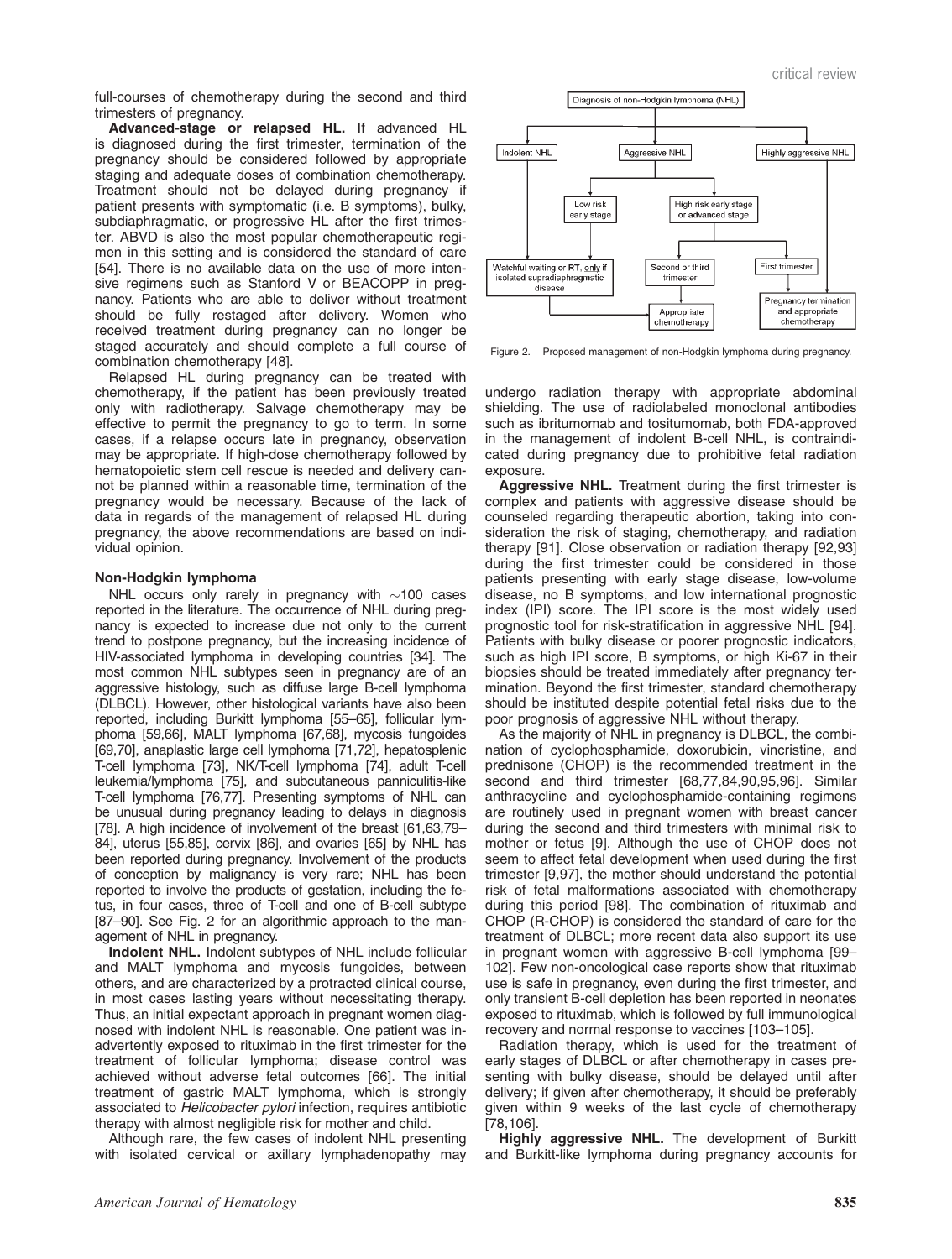most of the cases of highly aggressive NHL reported in the literature [55–65]. There is a suggestion that these lymphomas are especially aggressive during pregnancy, although the pathogenetic reasons for this behavior are not understood and could also be explained by the use of insufficient therapy (i.e. CHOP). Because of the aggressiveness of these conditions and the poor prognosis they carry if left untreated, pregnancy should be terminated followed by institution of highly intensive combination chemotherapy with or without rituximab. Methotrexate-containing regimens, such as HyperCVAD, carry a high risk of teratogenicity when used during the first trimester and profound fetal myelosuppression when used during the second or third trimesters has been reported [11]. Methotrexate is an essential component of these regimens and high levels are needed to provide adequate levels within the CNS, which is considered a sanctuary of disease in Burkitt lymphoma.

## Management of Plasma Cell Myeloma During Pregnancy

Plasma cell myeloma (PCM) is a disease of older individuals, and although several cases have been reported in individuals younger than 40, these account for  $\sim$ 2% of all cases [107]. Furthermore, with an incidence of PCM of three to four cases per 100,000, the experience of managing PCM in pregnancy is rather limited to a handful of cases reported in the literature [108–121]. The offspring of the reported cases appear unaffected by the maternal disease. Usually, PCM tends to present as an indolent disease allowing for an expectant approach [108,109,112,114,116 119,120]. In cases that present with more aggressive disease, immediate delivery [121], pregnancy termination [118], or medical therapy with dexamethasone [117] should be considered according to the patient's condition and preference. In patients with extensive pelvic or spinal involvement, cesarean section was used to avoid further trauma from the stress of labor and a vaginal delivery [111,116,121]. Although the use of interferon alpha [115] and low-dose cyclophosphamide [111] has been reported, there is not clear evidence that these therapies are beneficial in PCM. Thalidomide and lenalidomide are highly teratogenic and their use in pregnancy is absolutely contraindicated. Hematopoietic stem cell transplantation is also contraindicated in pregnant women.

#### Management of Leukemia During Pregnancy

Leukemia in pregnancy is rare affecting one per 75,000– 100,000 pregnancies annually [122,123]. The majority of cases are acute leukemias of which two-thirds are acute myeloid leukemia (AML) and one-third acute lymphocytic leukemia (ALL). Chronic myeloid leukemia (CML) accounts for about 10% of all pregnancy-associated leukemias, and chronic lymphocytic leukemia (CLL) is extremely rare [10,123].

Acute leukemia can affect perinatal outcome despite treatment as it can affect both the pregnancy and the fetus. Problems include maternal anemia, disseminated intravascular coagulation [124], placental effects of leukemic cells, decreased blood flow, and decreased exchange of oxygen and nutrients [125,126]. Only one case of vertical transmission of AML from mother to infant has been reported in the literature [127]. Adverse outcomes include induced and spontaneous abortion, preterm labor, IUGR, and stillbirth [7,128,129]. Pregnancy may be associated with anemia and leukocytosis, which could theoretically delay the diagnosis of leukemia, but there has been no published evidence to suggest this [10]. A bone marrow biopsy can safely be performed in pregnancy [32].



Figure 3. Proposed management of acute myeloid leukemia during pregnancy.

#### Acute leukemias

Acute leukemia in pregnancy presents complex ethical and therapeutic dilemmas that should involve a multidisciplinary team including a medical oncologist, maternal-fetal medicine, neonatologist, geneticist, and social worker. Acute leukemia in pregnancy requires immediate treatment regardless of gestational age as delays or modification in therapy can adversely affect the maternal prognosis [130]. If untreated, maternal death can occur within 2 months.

The rarity of acute leukemia in pregnancy is emphasized by the paucity of available data. The largest published single institution experience of acute leukemia in pregnancy is from the Mayo Clinic; from 1962 to 1999, 17 cases of acute leukemia in pregnancy were treated with a variety of outcomes [131]. An additional retrospective study of 37 patients from 13 French centers was performed from 1988 to 2003 [132]. Combinations of vincristine, doxorubicin, daunorubicin, idarubicin, cytarabine, cyclophosphamide, asparaginase, mercaptopurine, prednisone, methotrexate, mitoxantrone, and all-trans-retinoic acid (ATRA) have been used during all trimesters. A review of 152 patients with ALL (63 cases) and AML (89 cases) found six (4%) neonates with congenital abnormalities, 12 (8%) with IUGR, 11 (7%) fetal demises, and 2 (1%) neonatal deaths [9].

Acute myeloid leukemia. In the majority of cases, AML is diagnosed in the second and third trimesters [129]. The standard regimen of cytarabine and an anthracycline is recommended for induction. Cytarabine use in pregnancy is limited and a review of 93 cases of first trimester exposure alone or in combination with other chemotherapeutic agents showed four cases of limb malformations and in the second and third trimester was associated with transient cytopenias in 5 cases, intrauterine fetal death in 6 cases, IUGR in 12 cases, and 2 neonatal death from sepsis and gastroenteritis [9]. Cytarabine use in the first trimester is not advocated and termination is strongly preferred. Daunorubicin is the anthracycline of choice in pregnancy [1,9,133,134]. Although only three cases of fetal cardiac toxicity have been documented with anthracycline use, fetal cardiac function should be monitored during pregnancy in addition to limb formation with cytarabine use [135].

Consolidation with the use of lower dose cytarabine and anthracyclines is preferred over topoisomerase inhibitors where experience is extremely limited. Termination of pregnancy in relapsed AML is recommended, because treatment requires high-dose chemotherapy, stem cell transplantation, or experimental drugs, which cannot be given safely in pregnancy. See Fig. 3 for an algorithmic approach to the management of AML in pregnancy.

Acute promyelocytic leukemia. Acute promyelocytic leukemia (APML) in pregnancy is rare [45]. However, APML carries an increased risk of DIC, which can be exaggerated by pregnancy and/or the use of conventional chemotherapy [136]. The treatment of APML was revolutionized by the introduction of ATRA. ATRA decreases the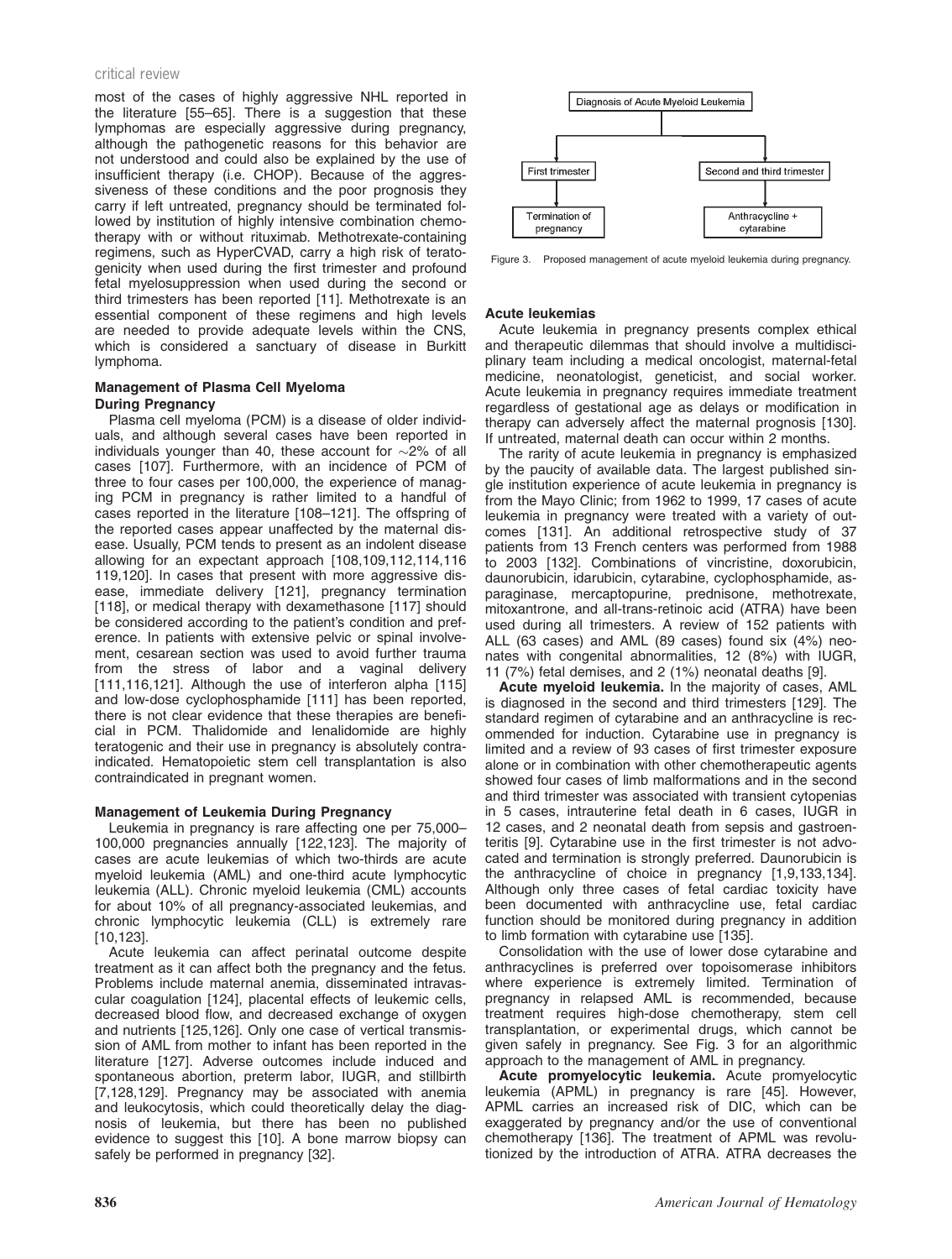

Diagnosis of Acute Lymphocytic Leukemia First trimester Second trimester Third trimester  $>20$  weeks <20 weeks Termination of pregnancy Modified protocol until third trimester Standard protocol with or without methotrexate

Figure 5. Proposed management of acute lymphocytic leukemia during

Figure 4. Proposed management of acute promyelocytic leukemia during pregnancy pregnancy.

risk of DIC and increases the cure rate to more than 70%. Use of ATRA in pregnancy was first published in 1994 and since then there have been 29 case reports of ATRA use in pregnancy [136–139]. ATRA given in the first trimester carries an 85% risk of teratogenicity, including severe neurological and cardiovascular complications, and together with chemotherapy is associated with an increased rate of miscarriage [10]. ATRA, alone and in combination, given in the second and third trimesters has generally shown favorable outcomes in the mother and fetus.

In the first trimester, a therapeutic abortion is recommended after a detailed discussion with the patient and when clinically feasible. ATRA should be initiated with or without the use of an anthracycline if pregnancy termination is planned. If termination is not planned, an anthracycline alone should be used in the first trimester [10].

In the second and third trimester, clinical decisions regarding treatment should be weighed against the gestational age, presence of DIC, and the leukocyte count. ATRA should be initiated as soon as the disease is confirmed. If the leukocyte count is less than 10 k/mm<sup>3</sup>, ATRA with or without an anthracycline is recommended. If leukocyte count is greater than 10 k/mm<sup>3</sup>, an anthracycline alone is recommended to decrease the risk of differentiation syndrome [140]. Frequent hematological and molecular monitoring is recommended for the mother. Chemotherapy should be avoided 3–4 weeks prior to delivery to reduce maternal and fetal cytopenias. Vaginal delivery after 32 weeks should be attempted, if feasible. Arsenic trioxide is teratogenic and contraindicated in pregnancy. See Fig. 4 for an algorithmic approach to the management of APML in pregnancy.

Acute lymphocytic leukemia. ALL is rare among adults and only 21 cases of ALL in pregnancy have been published in the literature with poor follow-up data in many patients [131,141–145]. Because of its aggressive nature, prompt chemotherapy is recommended once the diagnosis of ALL is made. Recently, studies about two cases of ALL diagnosed in the third trimester were published with delivery at 32.4 weeks due to IUGR in one case and at 33 weeks due to preterm premature rupture of the membranes in the other [141,144]. Despite both infants suffering respiratory distress after delivery, both were reportedly doing well several months after delivery. Both patients received induction chemotherapy that included prednisolone, vincristine, daunorubicin, and L-asparaginase.

Methotrexate, a crucial component of most ALL regimens, is highly teratogenic and an abortifacient in the first trimester. Intrathecal methotrexate use has only been

reported in one case [144]. Termination is suggested followed shortly thereafter by chemotherapy for patients prior to the 20th week of gestation. After the 20th week, a modified protocol that does not use methotrexate may be used until the third trimester. Cytarabine, cyclophosphamide, Vinca alkaloids, L-asparaginase, anthracyclines, and steroids have all been used in pregnancy. In the third trimester, treatment protocols similar to nonpregnant patient should be followed [145]. Whenever possible, delivery should be planned when the patient is not cytopenic, usually after the 32nd week of gestation. See Fig. 5 for an algorithmic approach to the management of ALL in pregnancy.

## Chronic leukemias

Chronic myelogenous leukemia. Only 10% of cases of CML occur in women of childbearing age [146]. Imatinib mesylate, a tyrosine kinase inhibitor, has revolutionized the treatment of CML. Imatinib, however, is felt to be teratogenic in animal models and contraception is recommended with its use. Use of imatinib in the treatment of CML during pregnancy had been limited until a recent publication by Pye et al. of 180 women exposed during pregnancy [147]. Outcome data were available for 125 of these women; 50% delivered normal infants and 28% elected termination (three for known abnormalities of the fetus). Of 12 infants born with abnormalities, 3 had similar complex combinations of defects leading the authors to conclude that although the majority of patients had normal outcomes there remains a risk that exposure may result in serious fetal malformations. Data on prognosis with cessation of imatinib is limited to only a small number of patients with rapid recurrence of disease in many patients but remission achievable in most with reinitiating imatinib [148,149]. Pye also presented follow-up on 10 patients who had discontinued imatinib due to pregnancy [147,150]. Nine of the 10 patients had a complete hematological response (CHR) prior to pregnancy. Five out of the nine patients lost their CHR while off imatinib, but all were able to achieve CHR within 18 months.

Eight patients have become pregnant on dasatinib: three had induced abortions, two had first-trimester spontaneous abortions, and three delivered. Among the deliveries were a healthy infant at term, a cesarean section for unknown reasons at 7 months with a reported healthy infant, and the third case had not delivered at the time of publication, but had a healthy pregnancy [151]. Given the limited data, it is recommended that patients on dasatinib avoid pregnancy.

Prior to the era of imatinib, interferon alpha was the treatment of choice for patients ineligible for transplant.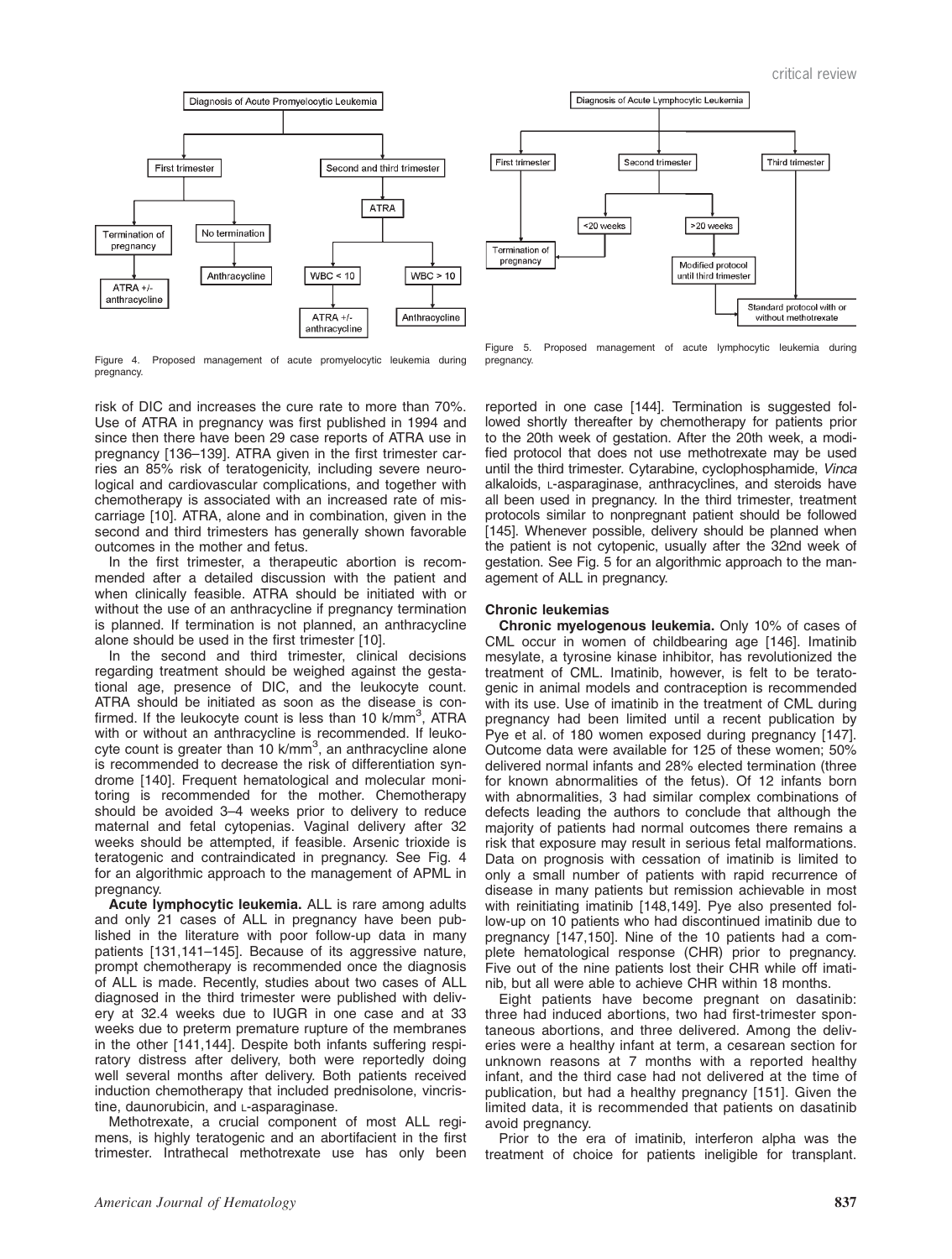Interferon alpha is thought to only minimally cross the placenta due to its high molecular weight [152]. Animal studies have not shown evidence of teratogenicity, but one study in Rhesus monkeys showed an increased incidence of abortion; however, doses were several fold greater than those used to treat CML in humans [153]. Fertility may be adversely affected as interferon causes a decrease in serum estradiol and progesterone [154]. Interferon used as monotherapy in pregnancy does not appear to be mutagenic. There have been 40 cases of interferon use in pregnancy for a variety of hematological disorders [CML, PCM, hairy cell leukemia (HCL), and essential thrombocytosis], including eight cases of first trimester use [152,153,155,156]. The only case of fetal malformations was seen when interferon was used concurrently with hydroxyurea.

Hydroxyurea, an antineoplastic drug that inhibits DNA synthesis, is a small molecule capable of crossing the placenta. Its use in pregnancy has been documented in 54 cases during various trimesters: 8 patients terminated pregnancy, 42 live births (10 premature, 1 IUGR, 1 preeclampsia, and 1 IUGR with multiple anomalies), and 4 uterine demises [157]. The largest study looking at 31 cases from a single institution noted an increased risk of IUGR, uterine demise, and prematurity, but felt these complications may have also been due to the underlying disease they were used to treat [158].

Patients newly diagnosed with CML in pregnancy should be treated with interferon until after delivery. For patients on imatinib who become pregnant a detailed discussion should ensue of continuing the drug with the possible risk of congenital anomalies versus the risk of disease progression or resistance to imatinib or other tyrosine kinases if imatinib were discontinued. Patients in the second or third trimester who are unable to tolerate interferon may be treated with hydroxyurea or possibly imatinib.

Only one case of accelerated phase CML in pregnancy has been published [150]. Imatinib has been used to treat CML in accelerated or blastic phases with high response rates and can be offered to patients in the second or third trimester with close follow-up of the mother and fetus. Resistant CML requires stem cell transplant and would necessitate termination of the pregnancy.

Chronic lymphocytic leukemia. CLL, predominantly a disease of the elderly, is more common in men and is rare in pregnancy. Its course is usually indolent. Five cases of CLL in pregnancy have been reported in the literature [25,159–162]. Two cases were complicated by infections during pregnancy: one a urinary tract infection and the other recurrent respiratory tract infections. One patient with Stage IV disease and leukocytosis over 100 k/mm<sup>3</sup>, who refused chemotherapy, was successfully treated with three courses of leukapheresis at weeks 25, 30, and 38 of gestation [25]. One case report of a patient on chlorambucil and allopurinol was found to be pregnant at 20 weeks of gestation at which time the medications were discontinued [159]. The patient developed preeclampsia at 35 weeks but delivered a healthy infant via cesarean section. At the time of the article was published she did not require additional treatment for her CLL. Two other cases of chlorambucil in pregnancy have been reported; one resulted in bilateral renal agenesis and the other in a normal infant [163,164]. Two cases of placental invasion have been described but did not involve the fetus [161,162]. In general, treatment of pregnant patients with CLL should be delayed until after delivery with close monitoring. If progression of disease occurs cytoreduction with leukapheresis should be first line. There is not enough data to recommend the use of

chlorambucil in pregnancy. Fludarabine use has not been reported in pregnancy and antimetabolites are associated with a higher risk of teratogenesis. Autoimmune complications may be treated with corticosteroids similar to nonpregnant patients.

# Other Hematological Malignancies

# Hairy cell leukemia

From the cases of HCL found in the literature, one case was managed expectantly [165], two cases were treated with interferon alpha [153], two cases underwent splenectomy during pregnancy [166,167], and one case opted for termination of pregnancy [168]. All neonates were healthy and delivered without complications; however, long-term data is not available. There is no data on the use of cladribine during pregnancy.

# Myelodysplastic syndromes

A fistful of cases of myelodysplastic syndrome (MDS) and pregnancy was identified [169–179], and in general terms fewer than 40 cases have been reported. In the larger series [173,176–178], patients tend to have lower risk disease and managed with red blood cell and platelet transfusions, as needed. Few cases have reported the use of erythropoietin in MDS during pregnancy [175]. The risk of transformation into AML has not been studied extensively, but the rate of transformation varies between 25 and 60% [176,177]. However, an Italian study with a follow up of 9 years did not report transformation into AML [178]. In patients with pre-existing MDS who want to become pregnant, the international prognostic score system and other prognostic factors should be used to frame discussions with such patients [177].

#### **Conclusion**

In general, the majority of pregnant women diagnosed with a malignancy have good pregnancy outcomes and their prognosis does not differ significantly from nonpregnant women. Care of a pregnant patient with a malignancy should be individualized and a multidisciplinary team should be established with a treatment plan taking into account the patient preference and the currently available therapies. Chemotherapeutic agents should be chosen based on the most extensive evidence at the time. Chemotherapy should be delayed until the second trimester and avoided too close to delivery. Ideally, fetal maturity should be established prior to delivery. In general, radiation should be avoided during pregnancy with some exceptions. The placenta should be sent to pathology for all patients with malignancies diagnosed during pregnancy. Long-term follow-up of offspring exposed to chemotherapy is needed, especially regarding secondary malignancies and fertility.

The standard doses of drugs are recommended in pregnancy, but studies are lacking. Drug metabolism in pregnancy may warrant higher doses of some medications and lower doses of others. Prospective data is needed and, given the rarity of cancers in pregnancy, international collaboration is warranted.

#### Resources

In 1985, the National Cancer Institute established The Registry of Pregnancies Exposed to Cancer Chemotherapy, which has since been moved to the University of Pittsburgh Genetics Institute (Phone: +1-412-6414168). In 1985, Mother Risk in Toronto, Canada, started the Consortium of Cancer in Pregnancy Evidence (CCoPE) in an attempt to establish an international database (Phone:  $+1-416-$ 8136780). A third registry exists at Robert Wood Johnson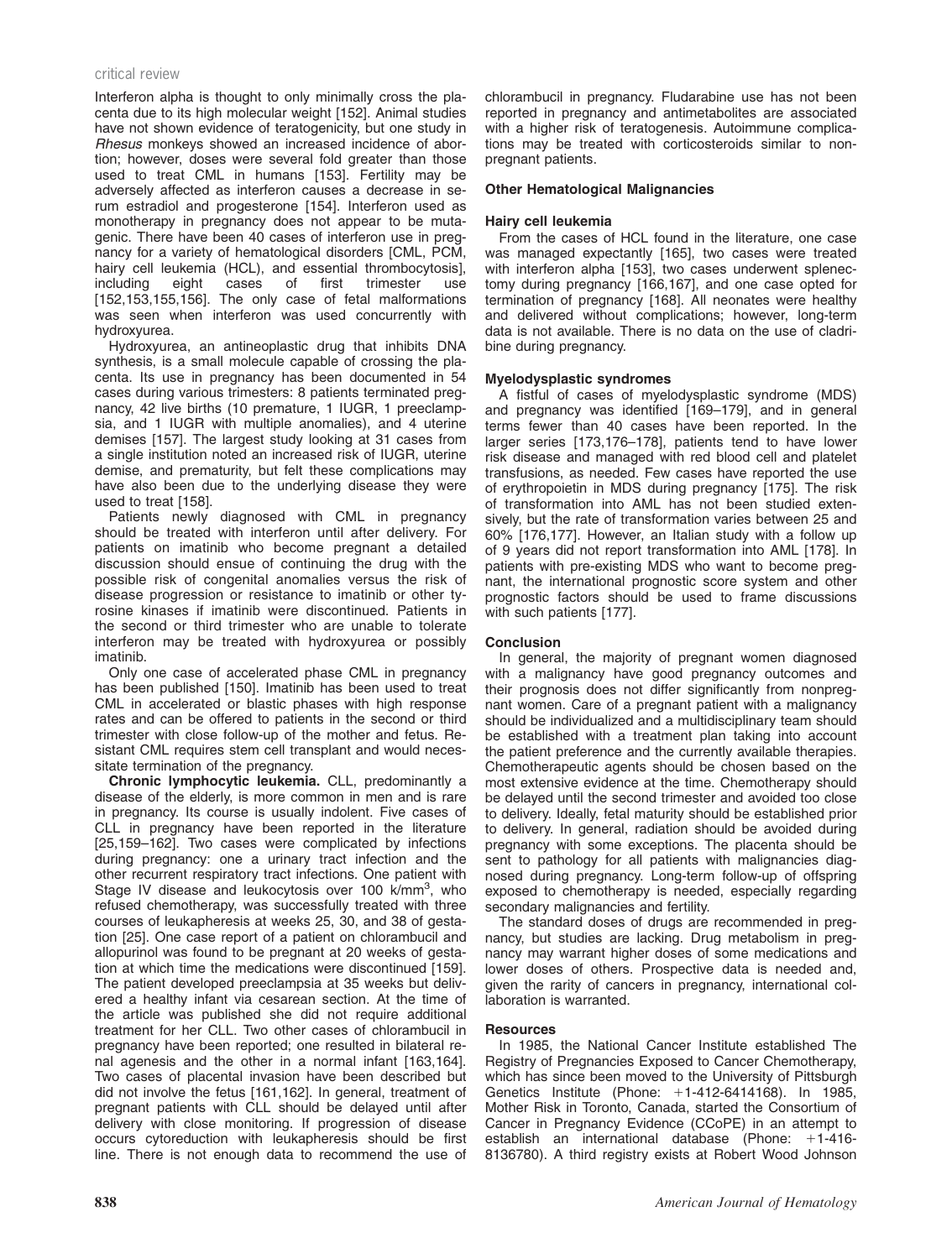Medical School in Camden, New Jersey (Phone:  $+1-856-$ 7577876). Support for pregnant patients with cancer can be found at www.pregnantwithcancer.org.

#### Methods

A search in Pubmed/Medline was carried out from January 1, 1980, to December 31, 2008, looking for English-only articles using the formula ''(pregnancy OR gestation) AND (leukemia OR lymphoma OR myeloma)'' within titles and abstracts. A total of 896 articles were obtained, and after careful review of abstracts, 247 articles were deemed to be relevant for the present review. From the found articles, 117 focused on leukemia, 94 on lymphoma, 12 on myeloma, and 24 on other topics, such as MDSs and use of radiotherapy or chemotherapy during pregnancy in cancer patients.

A separate search was undertaken looking for abstracts presented at the American Societies of Hematology and Oncology (ASH and ASCO, respectively) Annual Meetings using a similar strategy. Fifty-two abstracts were obtained (43 abstracts from ASH and 9 from ASCO). Upon review, 10 ASH abstracts were considered relevant, while no ASCO abstracts were included in the present review.

#### **References**

- 1. Hurley TJ, McKinnell JV, Irani MS. Hematologic malignancies in pregnancy. Obstet Gynecol Clin North Am 2005;32:595–614.
- 2. Doll DC, Ringenberg QS, Yarbro JW. Management of cancer during pregnancy. Arch Intern Med 1988;148:2058–2064.
- Doll DC, Ringenberg QS, Yarbro JW. Antineoplastic agents and pregnancy. Semin Oncol 1989;16:337–346.
- 4. Kalter H, Warkany J. Medical progress. Congenital malformations: Etiologic factors and their role in prevention (first of two parts). N Engl J Med 1983; 308:424–431.
- 5. Barnicle MM. Chemotherapy and pregnancy. Semin Oncol Nurs 1992;8: 124–132.
- 6. Ebert U, Loffler H, Kirch W. Cytotoxic therapy and pregnancy. Pharmacol Ther 1997;74:207–220.
- 7. Reynoso EE, Shepherd FA, Messner HA, et al. Acute leukemia during pregnancy: The Toronto Leukemia Study Group experience with long-term follow-up of children exposed in utero to chemotherapeutic agents. J Clin Oncol 1987;5:1098–1106.
- 8. Garber JE. Long-term follow-up of children exposed in utero to antineoplastic agents. Semin Oncol 1989;16:437–444.
- 9. Cardonick E, Iacobucci A. Use of chemotherapy during human pregnancy. Lancet Oncol 2004;5:283–291.
- 10. Shapira T, Pereg D, Lishner M. How I treat acute and chronic leukemia in pregnancy. Blood Rev 2008;22:247–259.
- 11. Aviles A, Neri N. Hematological malignancies and pregnancy: A final report of 84 children who received chemotherapy in utero. Clin Lymphoma 2001;2: 173–177.
- 12. Feldkamp M, Carey JC. Clinical teratology counseling and consultation case report: Low dose methotrexate exposure in the early weeks of pregnancy. Teratology 1993;47:533–539.
- 13. Warkany J, Beaudry PH, Hornstein S. Attempted abortion with aminopterin (4-amino-pteroylglutamic acid); malformations of the child. AMA J Dis Child 1959;97:274–281.
- 14. Einarson A, Maltepe C, Boskovic R, et al. Treatment of nausea and vomiting in pregnancy: An updated algorithm. Can Fam Physician 2007;53:2109– 2111.
- 15. Matok I, Gorodischer R, Koren G, et al. The safety of metoclopramide use in the first trimester of pregnancy. N Engl J Med 2009;360:2528–2535.
- 16. Tincello DG, Johnstone MJ. Treatment of hyperemesis gravidarum with the 5-HT3 antagonist ondansetron (Zofran). Postgrad Med J 1996;72:688–689.
- 17. Siu SS, Yip SK, Cheung CW, et al. Treatment of intractable hyperemesis gravidarum by ondansetron. Eur J Obstet Gynecol Reprod Biol 2002;105:73–74.
- 18. Guikontes E, Spantideas A, Diakakis J. Ondansetron and hyperemesis gravidarum. Lancet 1992;340:1223.
- 19. World MJ. Ondansetron and hyperemesis gravidarum. Lancet 1993;341:185.
- 20. Einarson A, Maltepe C, Navioz Y, et al. The safety of ondansetron for nausea and vomiting of pregnancy: A prospective comparative study. BJOG 2004;111:940–943.
- 21. Fujii Y. Prevention of emetic episodes during cesarean delivery performed under regional anesthesia in parturients. Curr Drug Saf 2007;2:25–32.
- Briggs GC FR, Yaffee SJ. A Reference Guide to Fetal and Neonatal Risk: Drugs in Pregnancy and Lactation. Philadelphia: Lippincott, Williams and Wilkins; 2005.
- 23. Dale DC, Cottle TE, Fier CJ, et al. Severe chronic neutropenia: Treatment and follow-up of patients in the Severe Chronic Neutropenia International Registry. Am J Hematol 2003;72:82–93.
- 24. Djokanovic N, Klieger-Grossmann C, Koren G. Does treatment with bisphosphonates endanger the human pregnancy? J Obstet Gynaecol Can 2008;30:1146–1148.
- 25. Ali R, Ozkalemkas F, Ozkocaman V, et al. Successful labor in the course of chronic lymphocytic leukemia (CLL) and management of CLL during pregnancy with leukapheresis. Ann Hematol 2004;83:61–63.
- 26. Ali R, Ozkalemkas F, Ozkocaman V, et al. Successful pregnancy and delivery in a patient with chronic myelogenous leukemia (CML), and management of CML with leukapheresis during pregnancy: A case report and review of the literature. Jpn J Clin Oncol 2004;34:215–217.
- 27. Bazarbashi MS, Smith MR, Karanes C, et al. Successful management of Ph chromosome chronic myelogenous leukemia with leukapheresis during pregnancy. Am J Hematol 1991;38:235–237.
- 28. Broccia G, Casula P, Andria M. Chronic myelocytic leukemia in pregnancy: Report of a case treated with leukapheresis. Tumori 1984;70:371–374.
- 29. Fitzgerald D, Rowe JM, Heal J. Leukapheresis for control of chronic myelogenous leukemia during pregnancy. Am J Hematol 1986;22:213–218.
- 30. Nolan TE, Ross WB, Caldwell C. Chronic granulocytic leukemia in pregnancy. A case report. J Reprod Med 1988;33:661–663.
- 31. Fitzgerald JM, McCann SR. The combination of hydroxyurea and leucapheresis in the treatment of chronic myeloid leukaemia in pregnancy. Clin Lab Haematol 1993;15:63–65.
- 32. Weisz B, Meirow D, Schiff E, et al. Impact and treatment of cancer during pregnancy. Expert Rev Anticancer Ther 2004;4:889–902.
- 33. Cohen-Kerem R, Railton C, Oren D, et al. Pregnancy outcome following non-obstetric surgical intervention. Am J Surg 2005;190:467–473.
- 34. Pereg D, Koren G, Lishner M. The treatment of Hodgkin's and non-Hodgkin's lymphoma in pregnancy. Haematologica 2007;92:1230–1237.
- 35. Kawabata I, Takahashi Y, Iwagaki S, et al. MRI during pregnancy. J Perinat Med 2003;31:449–458.
- 36. Levine D. Obstetric MRI. J Magn Reson Imaging 2006;24:1–15.
- 37. Hicks RJ, Binns D, Stabin MG. Pattern of uptake and excretion of (18)F-FDG in the lactating breast. J Nucl Med 2001;42:1238–1242.
- 38. Baker J, Ali A, Groch MW, et al. Bone scanning in pregnant patients with breast carcinoma. Clin Nucl Med 1987;12:519–524.
- 39. Schmidt GP, Reiser MF, Baur-Melnyk A. Whole-body MRI for the staging and follow-up of patients with metastasis. Eur J Radiol 2009;70:393–400.
- 40. Sorosky JI, Sood AK, Buekers TE. The use of chemotherapeutic agents during pregnancy. Obstet Gynecol Clin North Am 1997;24:591–599.
- 41. Benveniste H, Fowler JS, Rooney WD, et al. Maternal-fetal in vivo imaging: A combined PET and MRI study. J Nucl Med 2003;44:1522–1530.
- 42. Stewart HL Jr, Monto RW. Hodgkin's disease and pregnancy. Am J Obstet Gynecol 1952;63:570–578.
- 43. Woo SY, Fuller LM, Cundiff JH, et al. Radiotherapy during pregnancy for clinical stages IA–IIA Hodgkin's disease. Int J Radiat Oncol Biol Phys 1992; 23:407–412.
- 44. Yahalom J. Treatment options for Hodgkin's disease in pregnancy. Leuk Lymphoma 1990;2:151–161.
- 45. Jacobs C, Donaldson SS, Rosenberg SA, et al. Management of the pregnant patient with Hodgkin's disease. Ann Intern Med 1981;95:669–675.
- 46. Lishner M, Zemlickis D, Degendorfer P, et al. Maternal and foetal outcome following Hodgkin's disease in pregnancy. Br J Cancer 1992;65: 114–117.
- 47. Yahalom J. Treatment options for Hodgkin's disease during pregnancy. Leuk Lymphoma 1990;2:151–161.
- 48. Connors JM. Challenging problems: Coincident pregnancy, HIV infection, and older age. Hematology Am Soc Hematol Educ Program 2008;2008: 334–339.
- 49. Connors JM, Noordijk EM, Horning SJ. Hodgkin's lymphoma: Basing the treatment on the evidence. Hematology Am Soc Hematol Educ Program 2001:178–193.
- 50. Bachanova V, Connors JM. How is Hodgkin lymphoma in pregnancy best treated? ASH evidence-based review 2008. Hematology Am Soc Hematol Educ Program 2008:33–34.
- 51. Kal HB, Struikmans H. Radiotherapy during pregnancy: Fact and fiction. Lancet Oncol 2005;6:328–333.
- 52. Nisce LZ, Tome MA, He S, et al. Management of coexisting Hodgkin's disease and pregnancy. Am J Clin Oncol 1986;9:146–151.
- 53. Mazonakis M, Varveris H, Fasoulaki M, et al. Radiotherapy of Hodgkin's disease in early pregnancy: Embryo dose measurements. Radiother Oncol 2003;66:333–339.
- 54. Canellos GP, Anderson JR, Propert KJ, et al. Chemotherapy of advanced Hodgkin's disease with MOPP, ABVD, or MOPP alternating with ABVD. N Engl J Med 1992;327:1478–1484.
- 55. Antic N, Colovic M, Cemerikic V, et al. Disseminated Burkitt's-like lymphoma during pregnancy. Med Oncol 2000;17:233–236.
- 56. Armitage JO, Feagler JR, Skoog DP. Burkitt lymphoma during pregnancy with bilateral breast involvement. JAMA 1977;237:151.
- 57. Barnes MN, Barrett JC, Kimberlin DF, et al. Burkitt lymphoma in pregnancy. Obstet Gynecol 1998;92(4 Pt 2):675–678.
- 58. Berrebi A, Schattner A, Mogilner BM. Disseminated Burkitt's lymphoma during pregnancy. Acta Haematol 1983;70:139–140.
- 59. Bobrow LG, Richards MA, Happerfield LC, et al. Breast lymphomas: A clinicopathologic review. Hum Pathol 1993;24:274–278.
- 60. Bornkamm GW, Kaduk B, Kachel G, et al. Epstein–Barr virus-positive Burkitt's lymphoma in a German woman during pregnancy. Blut 1980;40:167– 177.
- 61. Fadiora SO, Mabayoje VO, Aderoumu AO, et al. Generalised Burkitt's lymphoma involving both breasts—A case report. West Afr J Med 2005;24:280– 282.
- 62. Friedrichs B, Tiemann M, Salwender H, et al. The effects of rituximab treatment during pregnancy on a neonate. Haematologica 2006;91:1426–1427.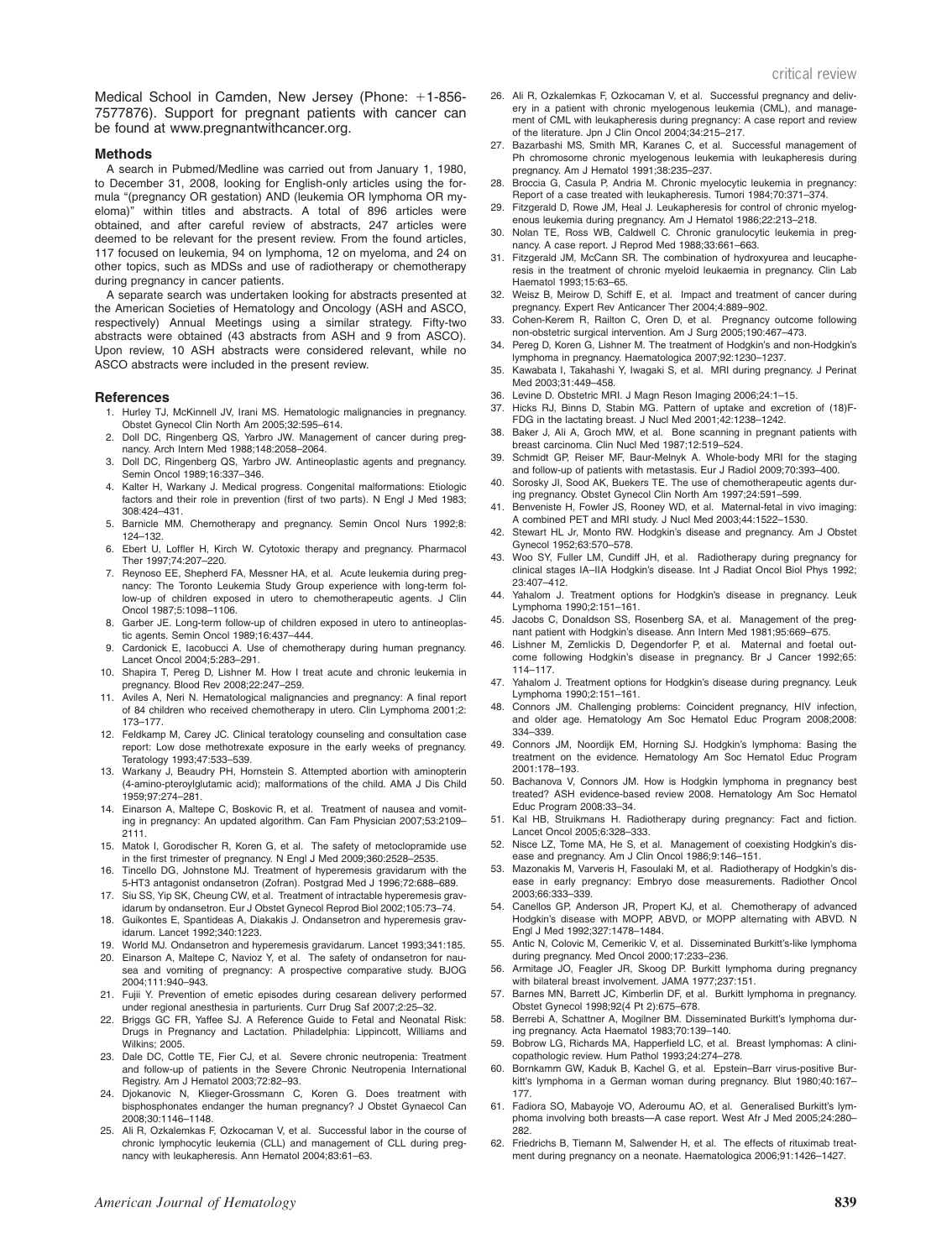- 63. Illes A, Banyai A, Jenei K, et al. Bilateral primary malignant lymphoma of the breast during pregnancy. Haematologia (Budap) 1996;27:99–105.
- 64. Lam MS. Treatment of Burkitt's lymphoma during pregnancy. Ann Pharmacother 2006;40:2048–2052.
- 65. Magloire LK, Pettker CM, Buhimschi CS, et al. Burkitt's lymphoma of the ovary in pregnancy. Obstet Gynecol 2006;108(3 Pt 2):743–745.
- 66. Kimby E, Sverrisdottir A, Elinder G. Safety of rituximab therapy during the first trimester of pregnancy: A case history. Eur J Haematol 2004;72:292–295.
- 67. Okabe S, Kuriyama Y, Kawanishi Y, et al. MALT lymphoma originating in breast and uvula. Leuk Lymphoma 2001;41(3/4):461–463.
- 68. Silva PT, de Almeida HM, Principe F, et al. Non-Hodgkin lymphoma during pregnancy. Eur J Obstet Gynecol Reprod Biol 1998;77:249–251.
- 69. Echols KT, Gilles JM, Diro M. Mycosis fungoides in pregnancy: Remission after treatment with alpha-interferon in a case refractory to conventional therapy: A case report. J Matern Fetal Med 2001;10:68–70.
- 70. Castelo-Branco C, Torne A, Cararach V, et al. Mycosis fungoides and pregnancy. Oncol Rep 2001;8:197–199.
- 71. Kisacik B, Akdogan A, Maras Y, et al. Anaplastic large cell lymphoma presenting with symmetric polyarthritis in pregnancy. Rheumatol Int 2008;28: 909–911.
- 72. Iyengar P, Reid-Nicholson M, Moreira AL. Pregnancy-associated anaplastic large-cell lymphoma of the breast: A rare mimic of ductal carcinoma. Diagn Cytopathol 2006;34:298–302.
- 73. Niitsu N, Kohri M, Togano T, et al. Development of hepatosplenic gammadelta T-cell lymphoma with pancytopenia during early pregnancy: A case report and review of the literature. Eur J Haematol 2004;73:367–371.
- 74. Kato M, Ichimura K, Hayami Y, et al. Pregnancy-associated cytotoxic lymphoma: A report of 4 cases. Int J Hematol 2001;74:186–192.
- 75. Ohba T, Matsuo I, Katabuchi H, et al. Adult T-cell leukemia/lymphoma in pregnancy. Obstet Gynecol 1988;72(3 Pt 2):445–447.
- 76. Ravikanti L, Singh V. Subcutaneous panniculitic T-cell lymphoma presenting as pyrexia of unknown origin in pregnancy: A case report and literature review. Aust N Z J Obstet Gynaecol 2003;43:166–168.
- Reimer P, Rudiger T, Muller J, et al. Subcutaneous panniculitis-like T-cell lymphoma during pregnancy with successful autologous stem cell transplantation. Ann Hematol 2003;82:305–309.
- 78. Pohlman B, Macklis RM. Lymphoma and pregnancy. Semin Oncol 2000;27: 657–666.
- 79. Vasilakaki T, Zizi-Sermpetzoglou A, Katsamagkou E, et al. Bilateral primary breast lymphoma—Case report. Eur J Gynaecol Oncol 2006;27:623–624.
- 80. Shulman LN, Hitt RA, Ferry JA. Case records of the Massachusetts General Hospital. Case 4-2008. A 33-year-old pregnant woman with swelling of the left breast and shortness of breath. N Engl J Med 2008;358:513–523.
- 81. Sherer DM, Stimphil RG, Santoso P, et al. Stage IV large B cell lymphoma presenting as gigantomastia and pulmonary hypertension. Obstet Gynecol 2004;103(5 Pt 2):1061–1064.
- 82. Kitawaki T, Yonetani N, Akasaka H, et al. Non-Hodgkin's lymphoma involving bilateral breasts. Intern Med 1998;37:311–315.
- 83. Kirkpatrick AW, Bailey DJ, Weizel HA. Bilateral primary breast lymphoma in pregnancy: A case report and literature review. Can J Surg 1996;39:333– 335.
- 84. Bhele S, Gujral S. Bilateral peripheral T-cell lymphoma of breast: A case report. Indian J Pathol Microbiol 2007;50:816–818.
- 85. Roumen FJ, de Leeuw JW, van der Linden PJ, et al. Non-Hodgkin lymphoma of the puerperal uterus. Obstet Gynecol 1990;75(3 Pt 2):527–529.
- 86. Wang PH, Chao KC, Lin G, et al. Primary malignant lymphoma of the cervix in pregnancy. A case report. J Reprod Med 1999;44:630–632.
- 87. Pollack RN, Sklarin NT, Rao S, et al. Metastatic placental lymphoma associated with maternal human immunodeficiency virus infection. Obstet Gynecol 1993;81(5 ( Pt 2)):856–857.
- 88. Tsujimura T, Matsumoto K, Aozasa K. Placental involvement by maternal non-Hodgkin's lymphoma. Arch Pathol Lab Med 1993;117:325–327.
- 89. Maruko K, Maeda T, Kamitomo M, et al. Transplacental transmission of maternal B-cell lymphoma. Am J Obstet Gynecol 2004;191:380–381.
- 90. Meguerian-Bedoyan Z, Lamant L, Hopfner C, et al. Anaplastic large cell lymphoma of maternal origin involving the placenta: Case report and literature survey. Am J Surg Pathol 1997;21:1236–1241.
- 91. Koren G, Weiner L, Lishner M, et al. Cancer in pregnancy: Identification of unanswered questions on maternal and fetal risks. Obstet Gynecol Surv 1990;45:509–514.
- 92. Spitzer M, Citron M, Ilardi CF, et al. Non-Hodgkin's lymphoma during pregnancy. Gynecol Oncol 1991;43:309–312.
- 93. Ba-Thike K, Oo N. Non-Hodgkin's lymphoma in pregnancy. Asia Oceania J Obstet Gynaecol 1990;16:229–232.
- A predictive model for aggressive non-Hodgkin's lymphoma. The International Non-Hodgkin's Lymphoma Prognostic Factors Project. N Engl J Med 1993;329:987–994.
- 95. Lees CC, Tsirigotis M, Carr JV, et al. T cell non-Hodgkin's lymphoma presenting in the first trimester of pregnancy. Postgrad Med J 1994;70:371– 372.
- 96. Toki H, Okabe K, Kamei H, et al. Successful chemotherapy on a pregnant non-Hodgkin's lymphoma patient. Acta Med Okayama 1990;44:321–323.
- 97. Lishner M, Zemlickis D, Sutcliffe SB, et al. Non-Hodgkin's lymphoma and pregnancy. Leuk Lymphoma 1994;14(5/6):411–413.
- 98. Weisz B, Schiff E, Lishner M. Cancer in pregnancy: Maternal and fetal implications. Hum Reprod Update 2001;7:384–393.
- 99. Decker M, Rothermundt C, Hollander G, et al. Rituximab plus CHOP for treatment of diffuse large B-cell lymphoma during second trimester of pregnancy. Lancet Oncol 2006;7:693–694.
- 100. Guven S, Ozcebe OI, Tuncer ZS. Non-Hodgkin's lymphoma complicating pregnancy: A case report. Eur J Gynaecol Oncol 2005;26:457–458.
- 101. Hanaoka M, Tsukimori K, Hojo S, et al. B-cell lymphoma during pregnancy associated with hemophagocytic syndrome and placental involvement. Clin Lymphoma Myeloma 2007;7:486–490.
- 102. Rey J, Coso D, Roger V, et al. Rituximab combined with chemotherapy for lymphoma during pregnancy. Leuk Res 2009;33:e8–e9.
- 103. Klink DT, van Elburg RM, Schreurs MW, et al. Rituximab administration in third trimester of pregnancy suppresses neonatal B-cell development. Clin Dev Immunol 2008;2008:271363.
- 104. Scully M, Starke R, Lee R, et al. Successful management of pregnancy in women with a history of thrombotic thrombocytopaenic purpura. Blood Coagul Fibrinolysis 2006;17:459–463.
- 105. Ojeda-Uribe M, Gilliot C, Jung G, et al. Administration of rituximab during the first trimester of pregnancy without consequences for the newborn. J Perinatol 2006;26:252–255.
- 106. Turchi JJ, Villasis C. Anthracyclines in the treatment of malignancy in pregnancy. Cancer 1988;61:435–440.
- 107. Smith A, Wisloff F, Samson D. Guidelines on the diagnosis and management of multiple myeloma 2005. Br J Haematol 2006;132:410–451.
- 108. Kosova LA, Schwartz SO. Multiple myeloma and normal pregnancy. Report of a case. Blood 1966;28:102–111.
- 109. Rosner F, Soong BC, Krim M, et al. Normal pregnancy in a patient with multiple myeloma. Obstet Gynecol 1968;31:811–820.
- 110. Talerman A, Serjeant GR, Milner PF. Normal pregnancy in a patient with multiple myeloma and sickle cell anaemia. West Indian Med J 1971;20:97– 100.
- 111. Lergier JE, Jimenez E, Maldonado N, et al. Normal pregnancy in multiple myeloma treated with cyclophosphamide. Cancer 1974;34:1018–1022.
- 112. Caudle MR, Dodd S, Solomon A. Multiple myeloma in pregnancy: A case report. Obstet Gynecol 1990;75(3 Pt 2):516–518.
- 113. Malee MP. Multiple myeloma in pregnancy: A case report. Obstet Gynecol 1990;75(3 Pt 2):513–515.
- 114. Pajor A, Kelemen E, Mohos Z, et al. Multiple myeloma in pregnancy. Int J Gynaecol Obstet 1991;35:341–342.
- 115. Sakata H, Karamitsos J, Kundaria B, et al. Case report of interferon alfa therapy for multiple myeloma during pregnancy. Am J Obstet Gynecol 1995; 172(1 Pt 1):217–219.
- 116. Maglione A, Di Giorgio G, Petruzzelli F, et al. Multiple myeloma diagnosed during early pregnancy: A case report. Eur J Obstet Gynecol Reprod Biol 2003;111:214–215.
- 117. Forthman CL, Ponce BA, Mankin HJ. Multiple myeloma with a pathologic fracture during pregnancy. A case report. J Bone Joint Surg Am 2004;86: 1284–1288.
- 118. Malik S, Oliver R, Odejinmi F. A rare association with hyperemesis: Pregnancy and multiple myeloma. J Obstet Gynaecol 2006;26:693–695.
- 119. Lee JC, Francis RS, Smith S, et al. Renal failure complicating myeloma in pregnancy. Nephrol Dial Transplant 2007;22:3652–3655.
- 120. Zun KH, Choi HM. Multiple myeloma presenting as vertebral compression during pregnancy. Int J Gynaecol Obstet 2008;100:89–90.
- 121. Quinn J, Rabin N, Rodriguez-Justo M, et al. Multiple myeloma presenting with spinal cord compression during pregnancy. Ann Hematol 2009;88:181– 182.
- 122. Haas JF. Pregnancy in association with a newly diagnosed cancer: A population-based epidemiologic assessment. Int J Cancer 1984;34:229–235.
- 123. Pavlidis NA. Coexistence of pregnancy and malignancy. Oncologist 2002;7: 279–287.
- 124. Carradice D, Austin N, Bayston K, et al. Successful treatment of acute promyelocytic leukaemia during pregnancy. Clin Lab Haematol 2002;24:307– 311.
- 125. Dildy GA 3rd, Moise KJ Jr, Carpenter RJ Jr, et al. Maternal malignancy metastatic to the products of conception: A review. Obstet Gynecol Surv 1989;44:535–540.
- 126. Sheikh SS, Khalifa MA, Marley EF, et al. Acute monocytic leukemia (FAB M5) involving the placenta associated with delivery of a healthy infant: Case report and discussion. Int J Gynecol Pathol 1996;15:363–366.
- 127. Osada S, Horibe K, Oiwa K, et al. A case of infantile acute monocytic leukemia caused by vertical transmission of the mother's leukemic cells. Cancer 1990;65:1146–1149.
- 128. Catanzarite VA, Ferguson JE 2nd. Acute leukemia and pregnancy: A review of management and outcome, 1972–1982. Obstet Gynecol Surv 1984;39: 663–678.
- 129. Caligiuri MA, Mayer RJ. Pregnancy and leukemia. Semin Oncol 1989;16: 388–396.
- 130. Iseminger KA, Lewis MA. Ethical challenges in treating mother and fetus when cancer complicates pregnancy. Obstet Gynecol Clin North Am 1998; 25:273–285.
- 131. Greenlund LJ, Letendre L, Tefferi A. Acute leukemia during pregnancy: A single institutional experience with 17 cases. Leuk Lymphoma 2001;41(5/6): 571–577.
- 132. Chelghoum Y, Vey N, Raffoux E, et al. Acute leukemia during pregnancy: A report on 37 patients and a review of the literature. Cancer 2005;104:110– 117.